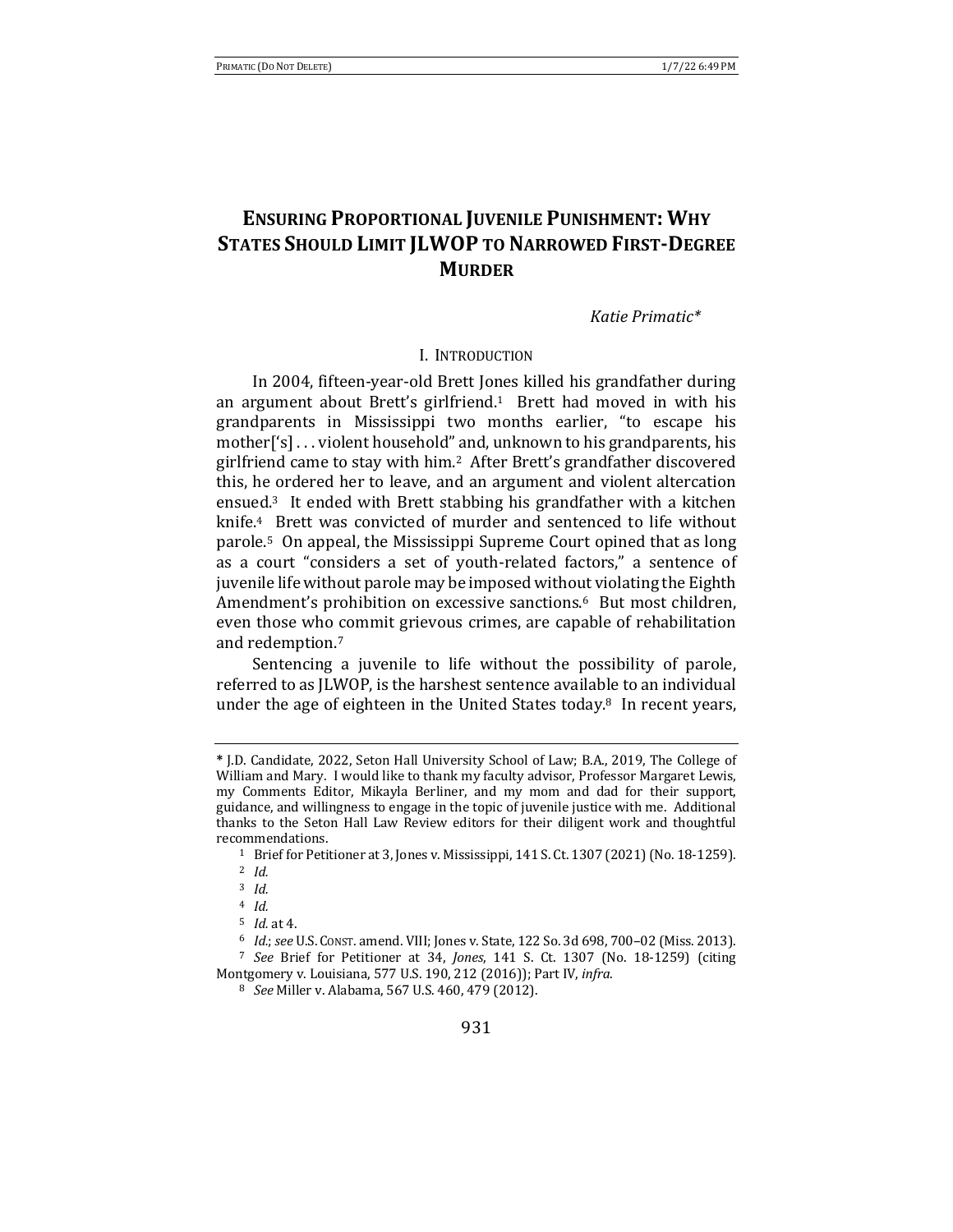the Supreme Court has meaningfully advanced the idea that children, as compared to adults, are inherently and constitutionally less culpable in criminal sentencing.<sup>9</sup> Yet in the 2021 case *Jones v. Mississippi*, the Court articulated that a factual finding of permanent incorrigibility is not necessary before imposing JLWOP on a juvenile offender.<sup>10</sup> The Court elaborated that this holding does not disturb its prior JLWOP precedent, which limits the application of the sentence, and that states are not precluded from imposing additional sentencing limits—like requiring a finding of incorrigibility. $11$ 

But before questioning an individual's incorrigibility, or an inability to be rehabilitated,<sup>12</sup> a threshold question should first consider the nature of the individual's crime. This Comment contends that some offenses should not reach the question of whether JLWOP is available. This is partly because JLWOP application has varied among states, with some states affording less procedural protection for juveniles than others, rendering disproportionate punishments.<sup>13</sup>

This Comment argues that states should  $(1)$  adopt a categorical ban on JLWOP sentences for charges less than first-degree murder and (2) narrowly construe such first-degree murder charges. Adopting this argument would serve several functions, including aiding states with a backlog of resentencing hearings, offering more uniform sentences for similarly situated defendants, creating consistency between the law and juvenile brain science, and remaining consistent with Supreme Court precedent holding that JLWOP should be an uncommon sentence reserved for the rarest of juvenile offenders. Part II of this Comment discusses the Supreme Court case *Miller v. Alabama*<sup>14</sup> and its impact on JLWOP sentences in the United States. Part III explores state responses

<sup>&</sup>lt;sup>9</sup> *See id.* at 465; Graham v. Florida, 560 U.S. 48, 71–72, 74 (2010); Roper v. Simmons, 543 U.S. 551, 571 (2005).

<sup>10 141</sup> S. Ct. 1307, 1311 (2021).

<sup>11</sup> *Id.* at 1321-23.

<sup>&</sup>lt;sup>12</sup> *See* Casey Matsumoto, "Permanently Incorrigible" Is a Patently Ineffective Standard: Reforming the Administration of Juvenile Life Without Parole, 88 GEO. WASH. L. REV. 239, 251  $(2020)$  ("JLWOP is barred for all juvenile defendants except for 'the rarest of juvenile offenders' who have committed homicide, whose crimes reflect 'permanent incorrigibility' or 'irreparable corruption,' and for whom 'rehabilitation is impossible."') (quoting Montgomery v. Louisiana, 577 U.S. 190, 208 (2016)); *see also Corruption*, BLACK'S LAW DICTIONARY (10th ed. 2014); *Incorrigibility*, BLACK'S LAW DICTIONARY (10th ed. 2014).

<sup>&</sup>lt;sup>13</sup> *See* Alice Reichman Hoesterey, *Confusion* in Montgomery's Wake: State Responses, The Mandates of Montgomery, and Why a Complete Categorical Ban on Life Without *Parole for Juveniles is the Only Constitutional Option*, 45 FORDHAM URB. L.J. 149, 161–72 (2017).

<sup>14 567</sup> U.S. 460 (2012).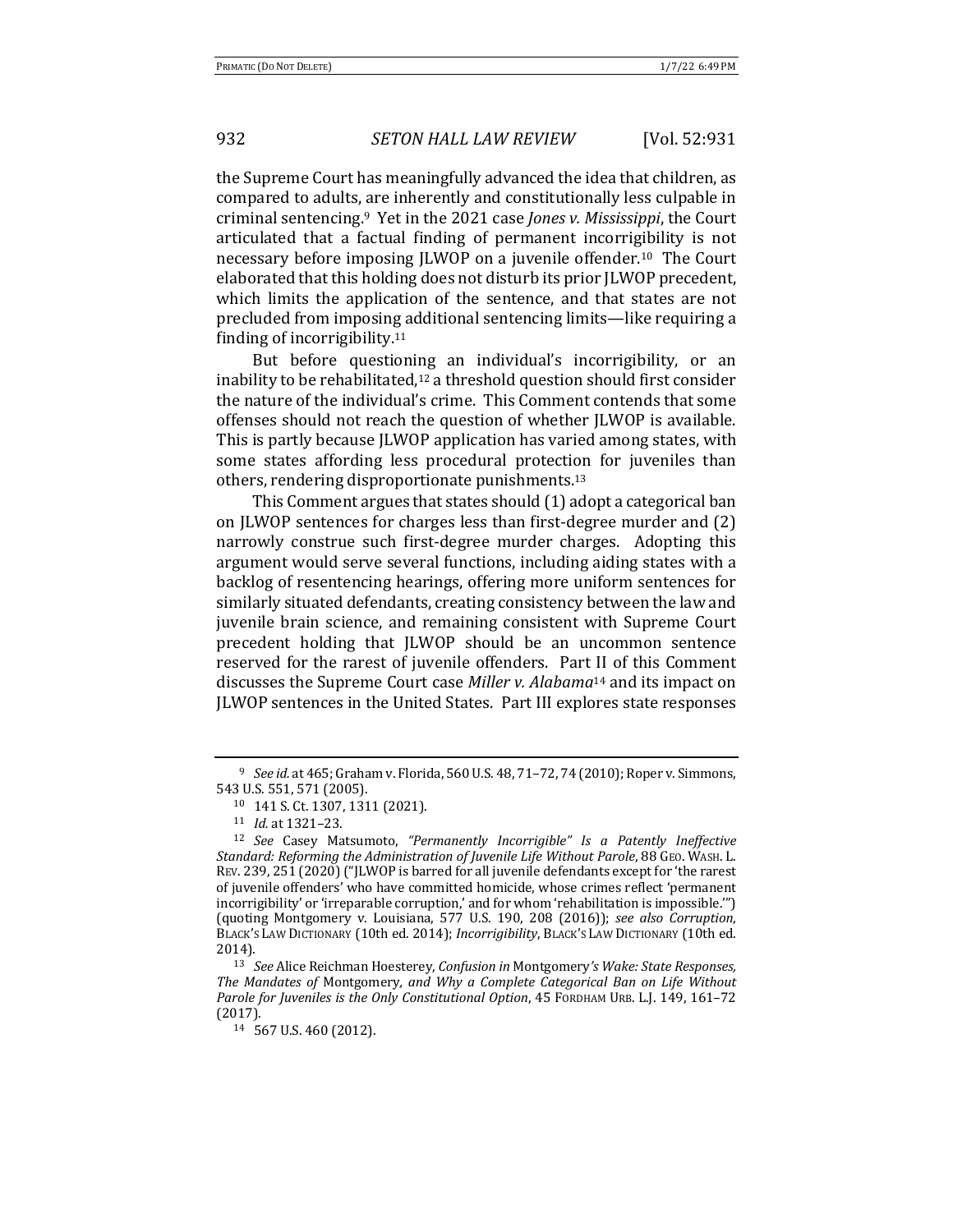to *Miller* and *Montgomery v. Louisiana*<sup>15</sup> as well as national and state trends in imposing JLWOP, with specific case studies on Michigan and Pennsylvania. Part IV recommends that JLWOP sentences be limited to first-degree murder charges, taking Eighth Amendment concerns and adolescent brain science into account. Finally, Part V shows why states should construe first-degree murder charges narrowly when considering Part IV's recommendation that JLWOP sentences be limited to first-degree murder charges.

### II. JLWOP IN THE UNITED STATES AND THE MILLER V. ALABAMA PRECEDENT

JLWOP is a sentence of life in prison, without the possibility of parole, imposed on children under the age of eighteen when they committed their crime.<sup>16</sup> Before 2012, these children thought they would spend the rest of their lives in prison, never having the chance to demonstrate that they had been rehabilitated for a crime they committed as a youth. By contrast, other punishments, like a term-ofyears sentence, is a limited and established period scheduled to be served before juveniles are eligible for parole.<sup>17</sup>

In *Miller v. Alabama*, the Court held that "mandatory life without parole for those under the age of 18 at the time of their crimes violates the Eighth Amendment's prohibition on 'cruel and unusual punishments."<sup>18</sup> There, two fourteen-year-old defendants were convicted of murder and sentenced to life imprisonment without the possibility of parole under mandatory sentencing schemes.<sup>19</sup> The states' mandatory sentencing schemes prohibited a judge or jury from considering the juveniles' youth and attendant characteristics as mitigating factors or considering whether a lesser sentence, like life in prison with the possibility of parole, was appropriate.<sup>20</sup> The Court saw fit to categorically ban mandatory *[LWOP* sentences, relying heavily on the reasoning of cases like *Roper v. Simmons*<sup>21</sup> and *Graham v. Florida*.<sup>22</sup> *Roper*, which categorically barred capital punishment for children under the age of eighteen at the time of their offense, $23$  established that

<sup>15 577</sup> U.S. 190 (2016).

<sup>&</sup>lt;sup>16</sup> *Juvenile Life Without Parole*, RESTORE JUST., https://restorejustice.org/issues-solutions/juvenile-life-without-parole/ (last visited Jan. 4, 2021).

<sup>17</sup> *See* Hoesterey, *supra* note 13, at 195.

 $18$  567 U.S. at 465.

<sup>19</sup> *Id.*

<sup>20</sup> *Id.*

<sup>&</sup>lt;sup>21</sup> 543 U.S. 551 (2005).

 $22$  560 U.S. 48 (2010).

<sup>23</sup> *Roper*, 543 U.S. at 568.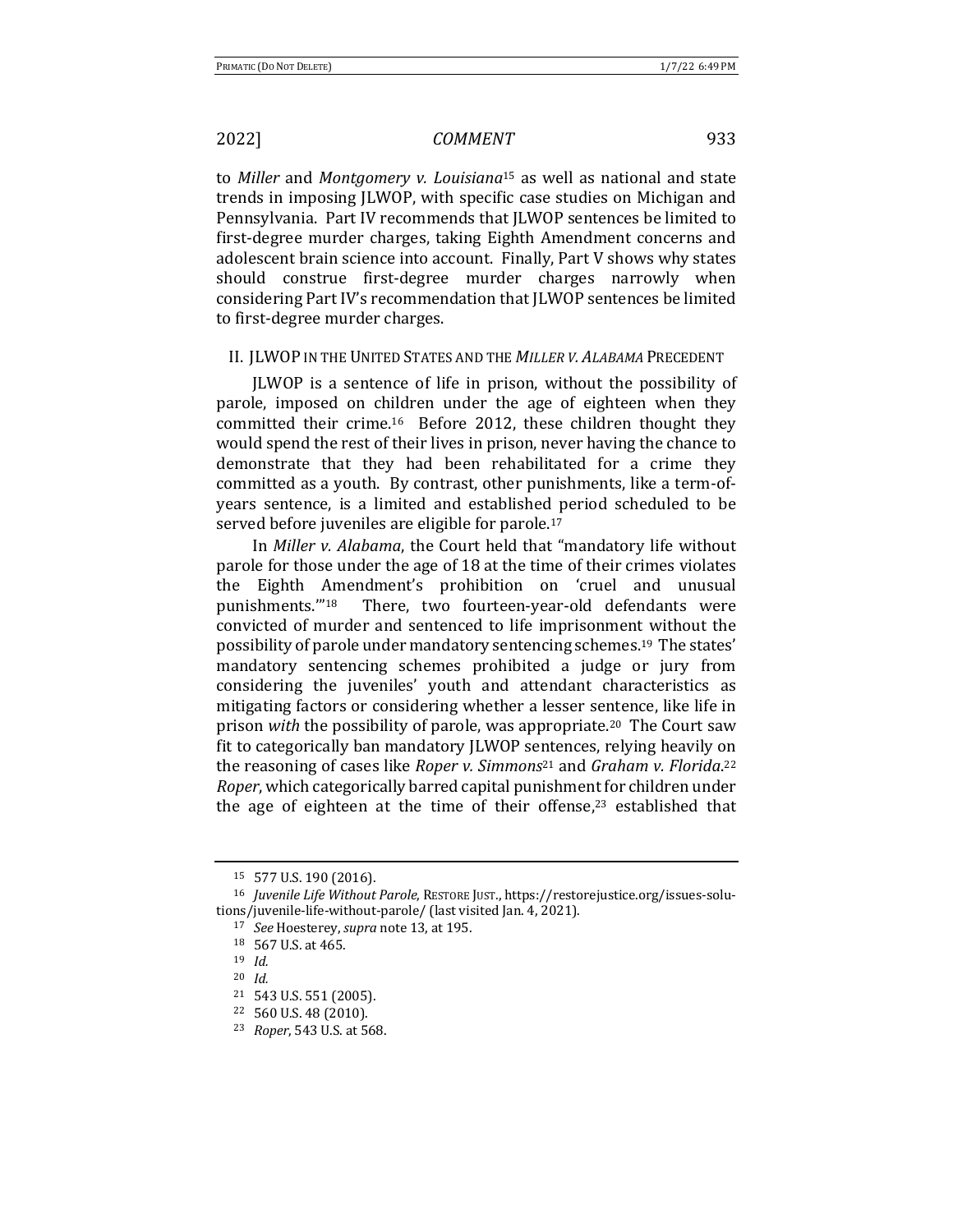juveniles are constitutionally different from adults for sentencing.<sup>24</sup> *Graham* similarly viewed the characteristics of youth as weakening the rationale for punishment and rendered JLWOP sentences inappropriately disproportionate for children who were not charged with homicide.<sup>25</sup>

Because the Eighth Amendment guarantees that individuals will not be subject to excessive sanctions and will receive proportional punishments for their offenses,<sup>26</sup> the *Miller* Court looked to children's diminished capacity and greater prospects for reform and concluded in both cases that juveniles are "less deserving of the most severe punishments. $"27$  The Court reasoned that mandatory sentencing schemes, which prevent a sentencer from taking into account a juvenile's "lessened culpability" and greater "capacity for change," were unconstitutional.<sup>28</sup> Further, the Court highlighted some key differences between adults and juveniles: a lack of maturity and an underdeveloped sense of responsibility; vulnerability to negative influences and outside pressures; and psychological and brain science developmental deficits, including a proclivity for risk, transient rashness, and inability to assess consequences.29

The Court could have banned *JLWOP* altogether in *Miller*, which would have been supported by *Roper* and *Graham* as well as recent findings regarding juvenile brain development that diminishes penological justifications for juveniles.<sup>30</sup> It declined to do so, however, and instead created five mitigating factors for a sentencer to consider when determining whether to impose a sentence of  $JLWOP<sub>.31</sub>$  These, dubbed the *Miller* factors, include: (1) the age of the juvenile at the time of the crime and immaturity;  $(2)$  circumstances of the homicide, including the role the juvenile had in the offense and any influence of peer pressure; (3) environmental vulnerabilities at the time of the crime, like an unstable family home environment;  $(4)$  evidence or potential for the juvenile's rehabilitation; and (5) information around the original court case, like challenges dealing with police or lack of participation in court because of the defendant's youth.<sup>32</sup> Though the Court left the procedural imposition of JLWOP sentences to the

<sup>24</sup> *Miller*, 567 U.S. at 471 (citing *Roper*, 543 U.S. at 569).

<sup>&</sup>lt;sup>25</sup> *Graham*, 560 U.S. at 68, 82.

<sup>26</sup> U.S. CONST. amend. VIII; *see Miller*, 567 U.S. at 469.

<sup>27</sup> *Miller*, 567 U.S. at 471 (citing *Graham*, 560 U.S. at 68).

<sup>&</sup>lt;sup>28</sup> *Id.* at 465 (citing *Graham*, 560 U.S. at 48, 68, 74, 130).

<sup>29</sup> *Id.* at 471–72.

<sup>30</sup> *Id.*

<sup>31</sup> *See id.* at 477.

<sup>32</sup> *Id.* at 477–78.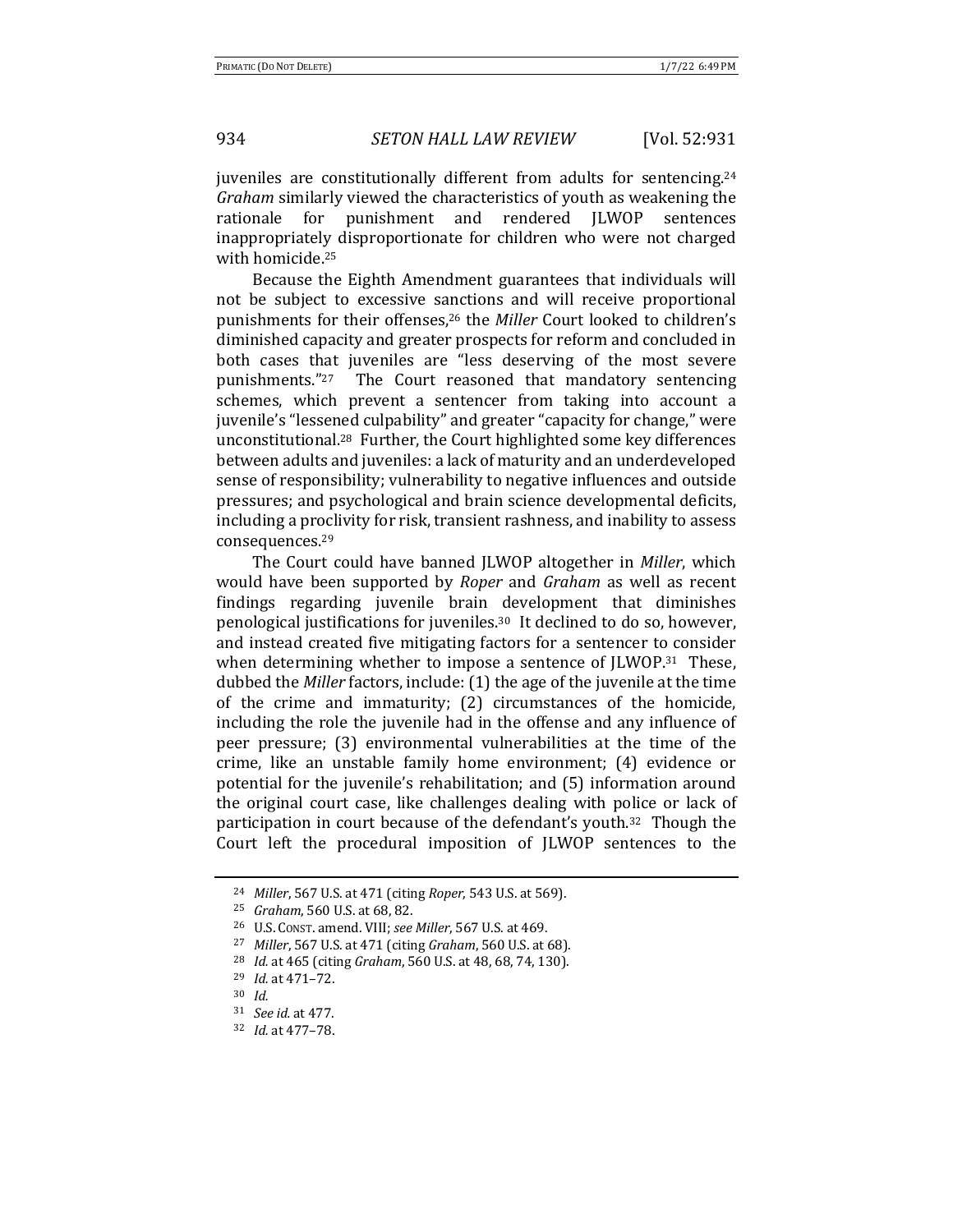discretion of the states, after considering these factors, the Court elaborated:

[W]e think appropriate occasions for sentencing juveniles to this harshest possible penalty will be uncommon. That is especially so because of the great difficulty ... of distinguishing at this early age between "the juvenile offender whose crime reflects unfortunate yet transient immaturity, and the rare juvenile offender whose crime reflects irreparable corruption."33

Some states have interpreted this, as well as the Court's emphasis on requiring the sentencer to take into account how "children are different and how those differences counsel against irrevocably sentencing them to a lifetime in prison," $34$  as creating a presumption against JLWOP.<sup>35</sup> Presumption or not, the Court outlined that JLWOP should be a rare sentence because juveniles have a great capacity for change, and considering youth as a mitigating factor may make a LLWOP sentence disproportionate to all but incorrigible offenders.<sup>36</sup>

A narrow reading of *Miller's* holding led a minority of states to conclude that the Court only struck down JLWOP under mandatory sentencing schemes. Thus, states adopting the narrow reading of *Miller* concluded that they could constitutionally impose discretionary JLWOP sentences at the same rate as they were prior to the decision, so long as sentencers considered the five *Miller* factors.<sup>37</sup> These states did so regardless of the Court's language that the sentence should be "uncommon."<sup>38</sup> Similarly, they refused to apply *Miller* retroactively to individuals who were under the age of eighteen and charged with JLWOP under a mandatory sentencing scheme prior to *Miller*—until the Court reiterated that states were obligated to do so.<sup>39</sup>

38 *Miller*, 567 U.S. at 479.

<sup>33</sup> *Id.* at 479-80 (quoting *Roper*, 543 U.S. at 573; *Graham*, 560 U.S. at 68).

<sup>34</sup> *Miller*, 567 U.S. at 480.

<sup>35</sup> Hoesterey, *supra* note 13, at 164–67 ("Relying on language in *Miller* . . . state supreme courts in Connecticut, Iowa, Utah, Missouri, and Indiana all held there must be a presumption against imposing a life sentence without the opportunity for parole.").

<sup>36</sup> *Miller*, 567 U.S. at 479.

<sup>&</sup>lt;sup>37</sup> See Alexandra Fahringer, *Disturbing the Finality of a Sentence: How States with High Rates of Juvenile Life Without Parole ("JLWOP")* Responded to Montgomery v. Louisiana, 70 RUTGERS U. L. REV. 1271, 1278-79 (2018); Hoesterey, *supra* note 13, at 162-67; see also Juv. SENT'G PROJECT AT QUINNIPIAC UNIV. SCH. OF L. & THE VITAL PROJECTS FUND, JUVENILE LIFE WITHOUT PAROLE SENTENCES IN THE UNITED STATES: NOVEMBER 2017 SNAPSHOT 3, 6, 8, 11-15 (Nov. 20, 2017) [hereinafter JUV. SENT'G PROJECT].

<sup>&</sup>lt;sup>39</sup> Montgomery v. Louisiana, 577 U.S. 190, 208 (2016); see also Hoesterey, supra note 13, at 151-52.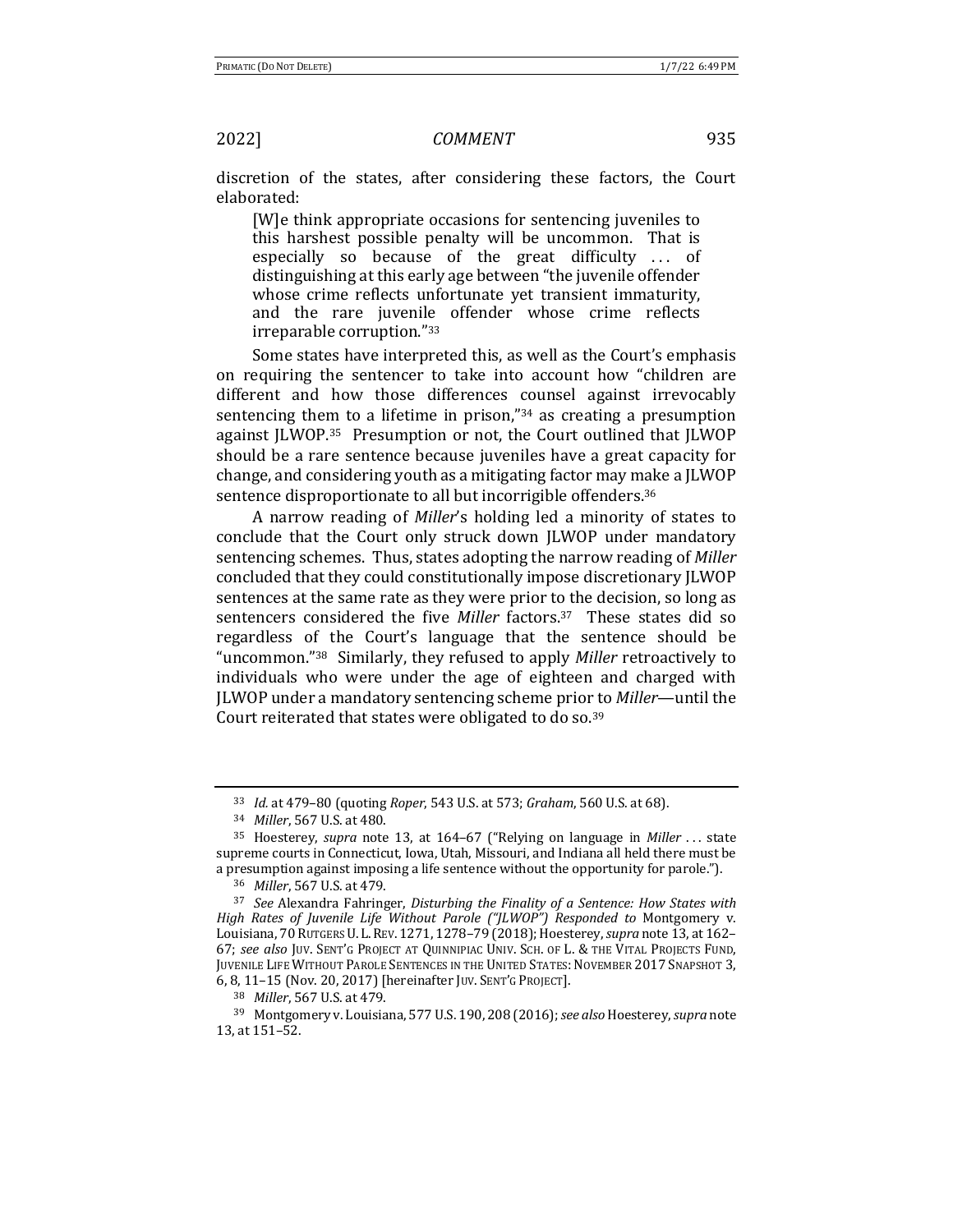In *Montgomery v. Louisiana*—a case where Louisiana denied the petitioner's order to correct his mandatory sentence of life without parole for a crime he committed as a juvenile—the Court clarified that *Miller's* ban on mandatory JLWOP sentences applies retroactively to convictions that had become final before *Miller* was decided.<sup>40</sup> It held that the petitioner was entitled to resentencing because *Miller* provided a substantive "guarantee" that only juvenile defendants whose crimes reflected permanent incorrigibility may constitutionally receive JLWOP.41 States have begun to conduct resentencing hearings, but because procedural requirements have been left up to the states, discrepancy remains as to what findings *Miller* requires for a sentencer to impose a JLWOP sentence.<sup>42</sup>

### III. TRENDS IN STATES IMPOSING JLWOP

Following the Court's decisions in *Miller* and *Montgomery*, states have the procedural discretion to implement requirements and restrictions on JLWOP sentencing.<sup>43</sup> Generally, since the *Miller* decision in 2012, states' responses have fallen into three categories: Category 1, states that have prohibited JLWOP; Category 2, states that have not banned JLWOP but either have no juveniles currently serving the sentence or have drastically reduced the number of sentences; and Category 3, states that have increased or continued use of the sentence. Section A discusses these three categories post-*Miller* and *Montgomery*, explaining how JLWOP is trending to be less favorable. Section B first provides specific case studies on Michigan and Pennsylvania, states that account for a large percentage of JLWOP sentences nationwide, and ends by showing why Pennsylvania's procedural safeguards are more efficient and fairer than those in Michigan.

### A. *National Trends*

Leaving individual states the discretion to procedurally implement requirements and restrictions on JLWOP sentencing has led to state disparities in both recommending new JLWOP sentences and resentencing JLWOP recipients post-Montgomery.<sup>44</sup> Since the Miller

<sup>40</sup> *Montgomery*, 577 U.S. at 208.

<sup>41</sup> *Id.* at 208-13.

<sup>&</sup>lt;sup>42</sup> *See* Hoesterey, *supra* note 13, at 161-72.

<sup>43</sup> *See Montgomery*, 577 U.S. at 206.

<sup>&</sup>lt;sup>44</sup> Hoesterey, *supra* note 13, 161-72. Resentencing in JLWOP refers to cases post-Montgomery that now have the opportunity to be heard again before a judge for a new sentence. Prosecutors may recommend continuing the life sentence, a lesser sentence, or release, but in any event, prosecutors must abide by the criteria set forth in *Miller*.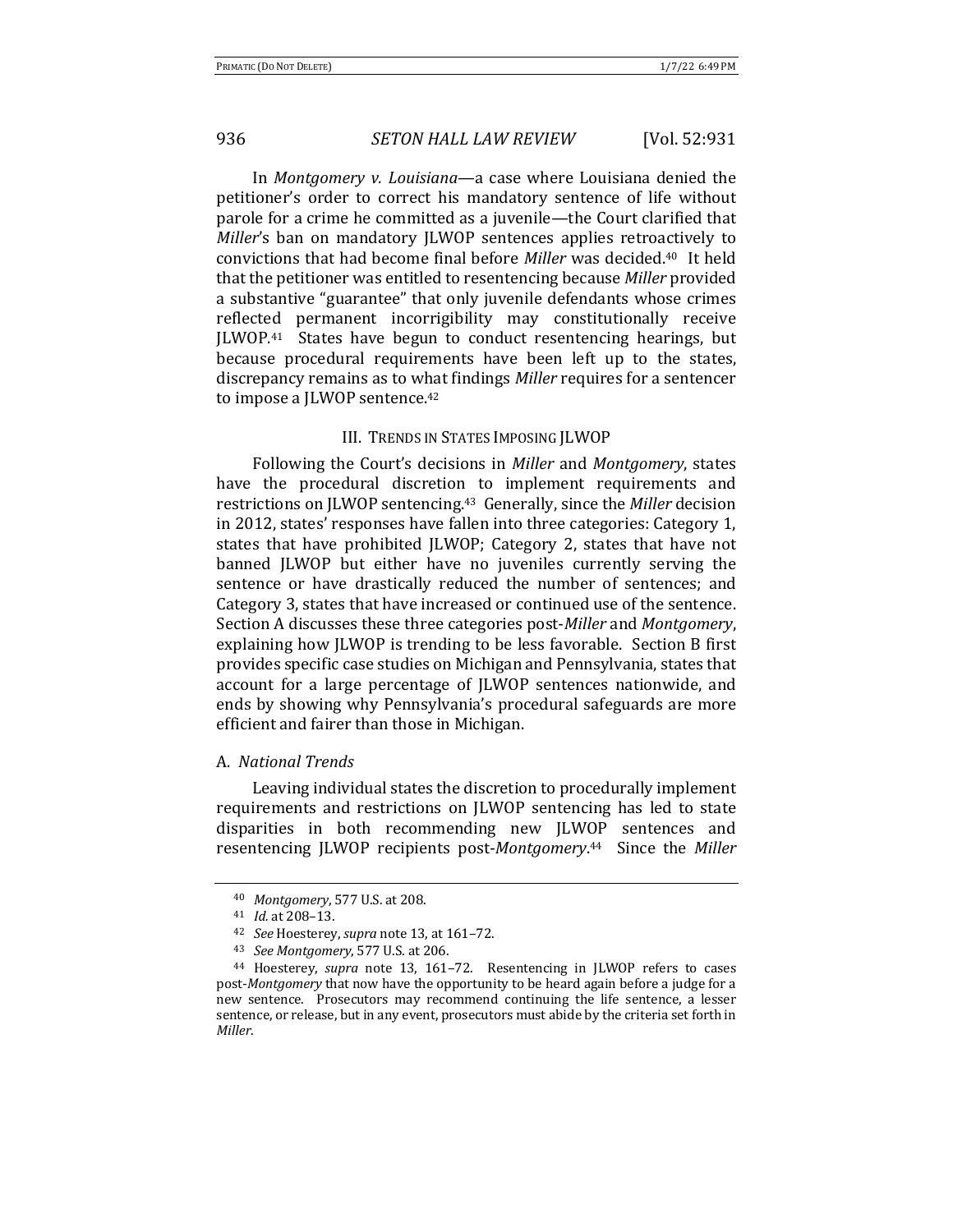decision, thirty-four states and the District of Columbia have joined Category 1 or Category 2 by either banning or reducing the imposition of  $|LWOP$  sentences.<sup>45</sup> An average of three states per year have abolished JLWOP since 2013, showing that the country is moving towards broader rejection of the harsh sentence.<sup>46</sup> So far, there are twenty-five states in Category 1, which encompasses states that have passed legislation to abandon JLWOP, and nine states that currently have no juveniles serving such a sentence, which fall into Category  $2.47$ Even globally, 181 countries have recognized the injustices of JLWOP and prohibited the sentence for juveniles.<sup>48</sup>

While twenty-five states—in Category 2 and  $3$ —have not banned JLWOP, currently, five states account for about 70 percent of all JLWOP sentences: Pennsylvania, California, Michigan, Florida, and Louisiana.<sup>49</sup> This is, in part, because these states imposed strict mandatory sentencing schemes before *Miller*—for example, mandating a sentence of JLWOP to all offenders charged with first-degree murder—and, in part, due to an unwillingness of these states to apply *Miller* retroactively before Montgomery.<sup>50</sup> Since Montgomery, an estimated 2,100 formerlyconvicted juveniles serving mandatory JLWOP sentences have become eligible for a sentencing review, but some states have been more expedient in their resentencing procedures than others.<sup>51</sup>

Most states that have reduced their number of JLWOP sentences have applied *Miller* broadly, in some cases necessitating a finding by the judge or jury of incorrigibility before sentencing a juvenile to die in

<sup>&</sup>lt;sup>45</sup> See Josh Rovner, Juvenile Life Without Parole: An Overview, SENT'G PROJECT (May 24, 2021), https://www.sentencingproject.org/publications/juvenile-life-without-parole; States that Ban Life Without Parole for Children, THE CAMPAIGN FOR THE FAIR SENT'G OF YOUTH (Feb. 24, 2020), https://fairsentencingofyouth.org/media-resources/states-that-banlife/; JUV. SENT'G PROJECT, *supra* note 37; *Significant Case Law from Courts Nationwide*, JUV. SENT'G PROJECT, https://juvenilesentencingproject.org/significant-case-law/ (last visited Nov. 8, 2021).

<sup>&</sup>lt;sup>46</sup> Perry L. Moriearty, *The Trilogy and Beyond*, 62 S.D. L. REV. 539, 554 (2017).

<sup>&</sup>lt;sup>47</sup> Rovner, *supra* note 45; *Legislation Eliminating Life-Without-Parole Sentences for Juveniles*, JUV. SENT'G PROJECT, https://juvenilesentencingproject.org/legislation-eliminating-lwop/ (last visited Oct. 13, 2021).

<sup>&</sup>lt;sup>48</sup> *Juvenile Life Without Parole*, supra note 16.

<sup>49</sup> *State by State Data*, SENT'G PROJECT (2020) https://www.sentencingproject.org/ the-facts/#detail?state1Option=U.S.%20Total&state2Option=0 (last visited Nov. 15, 2021) (Juvenile lifers by state as of 2020: Pennsylvania (294), California (224), Michigan (191), Florida (178), and Louisiana (150)).

<sup>50</sup> Fahringer, *supra* note 37, at 1272; Rovner, *supra* note 45; JUV. SENT'G PROJECT, *supra* note 37.

<sup>51</sup> Rovner, *supra* note 45; Maura Ewing & Samantha Melamed, *A Prison Lifer Comes* Home, ATLANTIC (Sept. 15, 2019), https://www.theatlantic.com/politics/archive/2019/ 09/juvenile-lifer-comes-home-prison/596845/.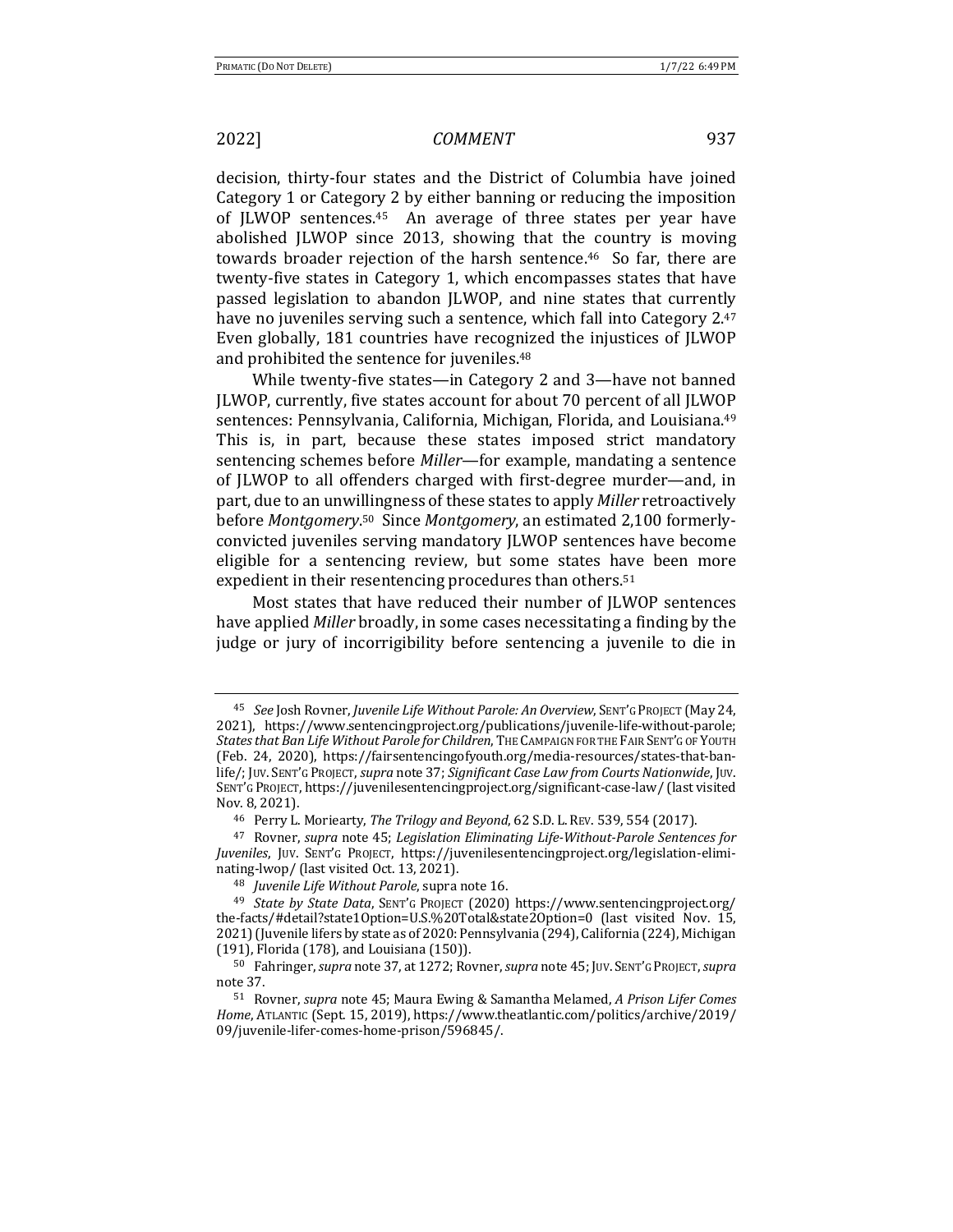prison.<sup>52</sup> These states have fallen into Category 1 by prohibiting JLWOP, or Category 2 by having no juveniles currently serving the sentence or drastically reducing the number of sentences imposed. Mandating an incorrigibility finding necessarily limits the application of JLWOP sentences and resentences, leading to a smaller pool of children eligible to receive the sentence. Some states have also found a presumption against JLWOP,<sup>53</sup> relying on the Court's language in *Miller* that the sentence should be "uncommon" and that youth "counsel[s] against irrevocably sentencing [juveniles] to a lifetime in prison."<sup>54</sup> All of these states have seen a decline in their JLWOP populations.<sup>55</sup>

A minority of states have fallen into Category 3, either by increasing JLWOP sentences after *Miller* or consistently recommending or rerecommending JLWOP. These states interpreted *Miller* more narrowly, finding the decision only applied to mandatory, not discretionary, JLWOP sentences.<sup>56</sup> Many of these states have declined to recognize that an explicit finding of incorrigibility is needed before imposing JLWOP and have similarly declined to recognize a presumption against JLWOP.<sup>57</sup> Prosecutors in these states have continued to seek JLWOP sentences at a rate that does not reflect the Court's stated belief that it should be a rare sentence.<sup>58</sup> Such states base these assumptions on one phrase in *Montgomery*: that *Miller* did not impose a formal fact-finding requirement of a child's incorrigibility.<sup>59</sup> Critics have countered that, in *Montgomery*, the Court mentioned eight times that only irredeemable youth might be sentenced to JLWOP, whereas the Court only mentioned the formal fact-finding distinction once; therefore, a finding of incorrigibility by a judge or jury should be required.<sup>60</sup>

<sup>52</sup> See Juv. SENT'G PROJECT, *supra* note 37; see also Davis v. State, 415 P.3d 666 (Wyo. 2018); People v. Holman, 91 N.E.3d 849 (Ill. 2017); Commonwealth v. Batts, 163 A.3d 410 (Pa. 2017); McGee v. State, No. F-2015-393 (Okla. Crim. App. 2016); State v. Montgomery, 194 So. 3d 606 (La. 2016); Landrum v. State, 192 So. 3d 459 (Fla. 2016); Veal v. State, 784 S.E.2d 403 (Ga. 2016); People v. Gutierrez, 324 P. 3d 245 (Cal. 2014).

<sup>53</sup> Hoesterey, *supra* note 13, at 164-66.

<sup>&</sup>lt;sup>54</sup> Miller v. Alabama, 567 U.S. 460, 479-480 (2012); Hoesterey, *supra* note 13, at 164–65.

<sup>55</sup> *See* Juv. SENT'G PROJECT, *supra* note 37, at 7, 10, 13-14.

<sup>56</sup> *See id.* at 6, 10–12, 15–16.

<sup>&</sup>lt;sup>57</sup> Hoesterey, *supra* note 13, at 164-66.

<sup>58</sup> *Id.*

<sup>59</sup> Montgomery v. Louisiana, 577 U.S. 190, 211 (2016).

<sup>&</sup>lt;sup>60</sup> Hoesterey, *supra* note 13, at 173-74 (describing how an incorrigibility requirement is mentioned eight times in *Montgomery*); see Montgomery, 577 U.S. at 209, 211, 224, 225, 226.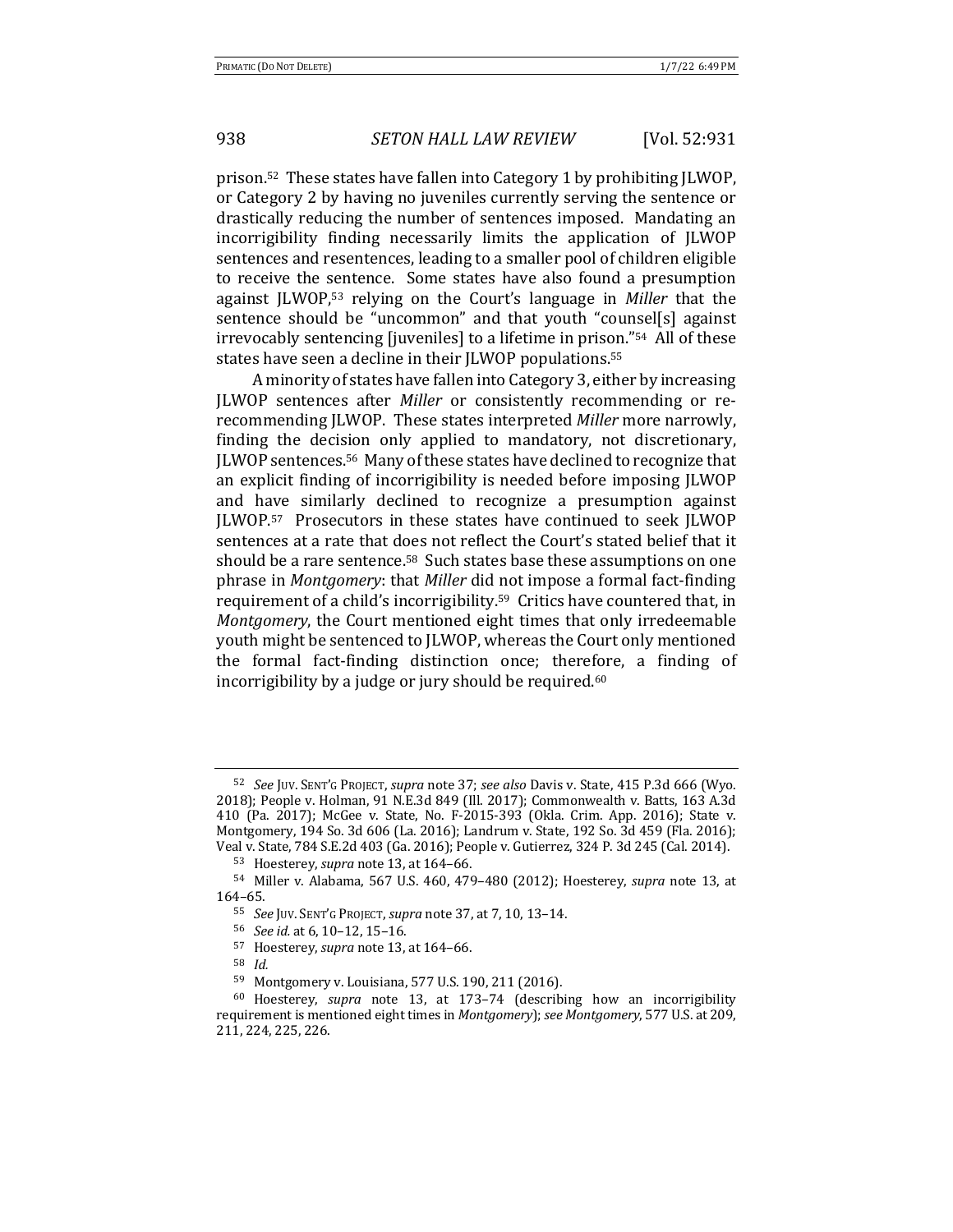Although the Court has recently held a formal finding of permanent incorrigibility is not required before sentencing a child to  $|LWOP,61|$ states are free to impose additional requirements to ensure children whose crimes reflect "unfortunate but transient immaturity" are not sentenced to a lifetime in prison.<sup>62</sup>

### B. Michigan and Pennsylvania's Approaches to JLWOP

When comparing how states have responded to *Miller*, it is helpful to look at Michigan and Pennsylvania. These states are similar in that they had a high number of JLWOP sentences before *Miller* and still do compared to other states that retain the sentence.<sup>63</sup> Combined with California, these states make up about half of all JLWOP sentences in the United States.<sup>64</sup> Michigan and Pennsylvania differ, however, in their applications of *Miller* and *Montgomery* through legislative response and resentencing guidelines directed at judges and prosecutors, which have shown varying levels of effectiveness.<sup>65</sup> They also differ in what their states statutorily describe as constituting first-degree murder—a mandatory prerequisite to receive a JLWOP sentence in these states.<sup>66</sup> These differences have allowed Pennsylvania to effectively move into Category 2, despite the large number of "juvenile lifers"<sup>67</sup> still

 $61$  Jones v. Mississippi, 141 S. Ct. 1307, 1310 (2021). The Court agreed with the minority of states that relied on one phrase of *Montgomery*—that a formal fact finding of incorrigibility is not required. *Id.* at 1323. Justice Sotomayor's dissent thoroughly details the phrases in both *Miller* and *Montgomery* which support the contrary. *Id.* at 1328-31 (Sotomayor, J., dissenting). Justice Sotomayor then critiques the Court's "mischaracterization" of the one statement the decision rests on. *Id.* at 1331.

<sup>&</sup>lt;sup>62</sup> *Id.* at 1315 (majority opinion).

<sup>63</sup> JUV. SENT'G PROJECT, *supra* note 37. Before *Miller*, Pennsylvania had 525 juvenile lifers imprisoned while Michigan had 363. *Id.* at 9, 14. Though today these numbers are gradually decreasing, other states by contrast, like Missouri, had ninety juvenile lifers in 2012 and have zero today. *Id.* at 10. Missouri has not formally banned JLWOP but has passed legislation in 2016 narrowing the range of cases where the sentence may be available. *Id.* In 2012, California had 310 juvenile lifers and altogether banned JLWOP sentences in 2017. *Id.* at 4.

<sup>64</sup> *State by State Data, supra* note 49.

<sup>&</sup>lt;sup>65</sup> JUV. SENT'G PROJECT, *supra* note 37, at 9, 14.

<sup>66</sup> MICH. COMP. LAWS ANN. § 750.316 (West 2014); 18 PA. CONS. STAT. § 1102.1(a)(1)(2) (2012).

<sup>67</sup> Eli Hager, "Juvenile Lifers" Were Meant to Get a Second Chance. COVID-19 Could Get Them First., THE MARSHALL PROJECT (June 3, 2020), https://www.themarshallproject.org/ 2020/06/03/sentenced-to-life-as-teens-they-fear-getting-coronavirus-before-gettinga-second-chance (using the term "juvenile lifer" to describe individuals who were under the age of eighteen at the time of their crime that are currently serving life in prison without the possibility of parole).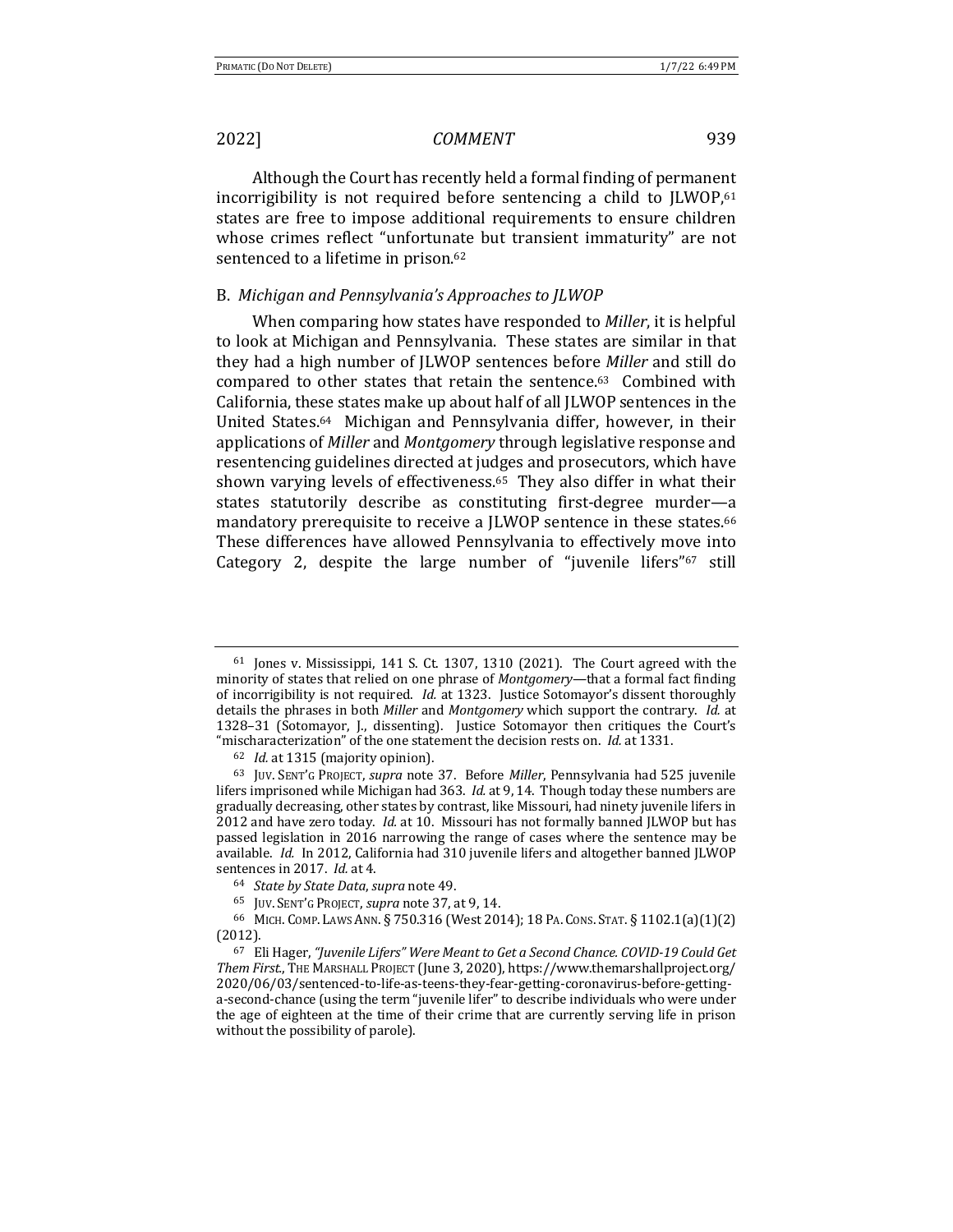imprisoned, while Michigan has held fast onto Category 3 and appears reluctant to implement change.<sup>68</sup>

### 1. Michigan

Before the Court decided *Miller* in 2012, 363 people were serving JLWOP sentences in Michigan. $69$  This was largely because, at the time, Michigan's statutory scheme mandated a sentence of JLWOP to any individual convicted of first-degree murder, including aiding and abetting a murder and felony murder, without respect to youth as mitigating evidence.<sup>70</sup> Following *Miller*, Michigan's legislature amended its statute to give courts discretion to sentence juveniles convicted of first-degree murder to a term-of-years sentence<sup> $71$ </sup> or  $|LWOP|$ , instead of mandatory JLWOP.<sup>72</sup> Further, in both sentencing and resentencing, no explicit finding of incorrigibility by the judge or jury is needed.<sup>73</sup> Today, it is estimated that Michigan has around  $191$  juvenile lifers,<sup>74</sup> most of whom are waiting for judicial review.<sup>75</sup>

Prosecutors have discretion to seek resentencing of JLWOP, leading to a high percentage of resentencing recommendations compared to other states.<sup>76</sup> As of 2019, prosecutors in Michigan were re-seeking life without parole ("LWOP") for nearly two-thirds of

<sup>68</sup> *See* Fahringer, supra note 37, at 1272.

<sup>&</sup>lt;sup>69</sup> JUV. SENT'G PROJECT, *supra* note 37.

<sup>&</sup>lt;sup>70</sup> Fahringer, *supra* note 37, at 1285.

 $71$  MICH. COMP. LAWS ANN. § 769.25 (West 2014). This Comment does not address lengthy or aggregate term-of-year sentences, which some states have found to be "de facto" life without parole sentences, triggering the protections of *Miller* under the Federal and State Constitutions.

<sup>72</sup> JUV. SENT'G PROJECT, *supra* note 37, at 9.

<sup>&</sup>lt;sup>73</sup> People v. Skinner, 917 N.W.2d 292, 309 (Mich. 2018) (holding that *Miller* did not require trial courts to make an explicit finding regarding a child's incorrigibility, stating it cannot imagine how a trial court would go about determining whether a particular defendant is "rare" or not).

<sup>&</sup>lt;sup>74</sup> *State by State Data, supra* note 49. Since there is no centralized database for JLWOP statistics, other sources vary in reporting the number of juvenile lifers currently incarcerated in Michigan. See Allie Gross, More than Half of Michigan Juvenile Lifers Still *Wait for Resentencing*, DET. FREE PRESS (Aug. 16, 2019), https://www.freep.com/indepth/news/local/michigan/2019/08/15/juvenile-lifers-michigan/1370127001/ 

<sup>(</sup>estimating between 350 and 380); Hager, *supra* note 67 (estimating 350). However, for the sake of consistency, this Comment will rely on The Sentencing Project's projections, which utilizes the U.S. Office of Juvenile Justice and Delinquency Prevention's juvenile population data.

<sup>&</sup>lt;sup>75</sup> *See* Gross, *supra* note 74; Hager, *supra* note 67 (discussing fears of juvenile lifers contracting coronavirus before resentencing).

<sup>&</sup>lt;sup>76</sup> Fahringer, *supra* note 37, at 1285; Hager, *supra* note 67 (discussing how a prosecutor in Michigan advocated that victims and the public should "get priority" over juvenile lifers).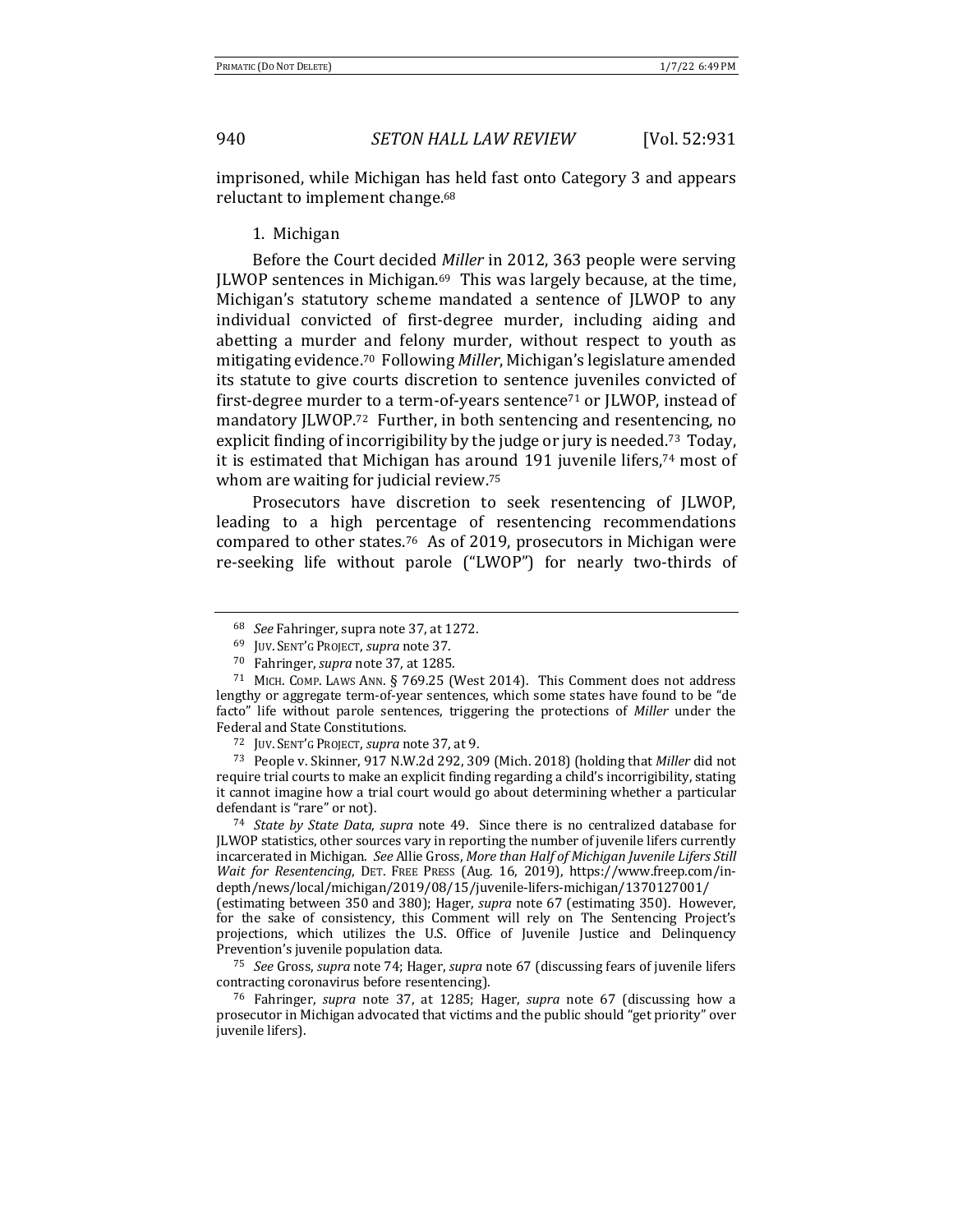juvenile lifers.<sup>77</sup> In Oakland County, defense attorneys sued prosecutors for recommending resentencing of JLWOP for forty-four out of fortynine juvenile lifers.<sup>78</sup> Prosecutors have publicly defended these decisions, explaining that the juvenile lifers in their jurisdictions fit the description of a "rare juvenile offender whose crime reflects irreparable corruption."<sup>79</sup> Generally, resentencing in Michigan has been slower than other states due to "clunky bureaucracy, disagreements over procedures, and a lack of an official database tracking the process,"80 as well as prosecutors recommending a high percentage of JLWOP resentencing.81

In *People v. Skinner*, the Michigan Supreme Court declined to require that a finding of incorrigibility was needed before sentencing or resentencing a defendant to JLWOP.<sup>82</sup> The court reasoned that as long as the *Miller* factors were considered, a JLWOP sentence was not a disproportionate punishment. $83$  The court also pointed out that Michigan restricts JLWOP to individuals convicted of first-degree murder, $84$  which necessarily limits the application of the sentence, making it "rare" as the language of *Miller* intended.<sup>85</sup> But Michigan's first-degree murder statute is not as limiting as the court postulates, because its language effectively allows children charged with seconddegree or felony murder to receive JLWOP.<sup>86</sup> The statute employs a very broad definition of first-degree murder, including "[m]urder committed in the perpetration of, or attempt to perpetrate, arson, criminal sexual conduct ... robbery, carjacking, breaking and entering of a dwelling, home invasion  $\ldots$  larceny of any kind, extortion, kidnapping  $\ldots$ ."<sup>87</sup> Because of this, Michigan has a large number of children (and adults) available to receive life without parole sentences.

<sup>&</sup>lt;sup>77</sup> Gross, *supra* note 74; The Associated Press, *A State-By-State Look at Juvenile Life Without Parole*, SEATTLE TIMES (July 30, 2017), https://www.seattletimes.com/nationworld/a-state-by-state-look-at-juvenile-life-without-parole/.

<sup>&</sup>lt;sup>78</sup> The Associated Press, *supra* note 77.

<sup>79</sup> Fahringer, *supra* note 37, at 1300.

<sup>&</sup>lt;sup>80</sup> Gross, *supra* note 74.

<sup>81</sup> *Id.*; Hager, *supra* note 67.

<sup>82 917</sup> N.W.2d 292, 309 (Mich. 2018).

<sup>83</sup> *Id.* at 312.

<sup>84</sup> *Id.* at 313.

<sup>85</sup> *Id.*

<sup>86</sup> MICH. COMP. LAWS ANN. § 750.316 (West 2014).

<sup>87</sup> *Id.* § 750.316(b).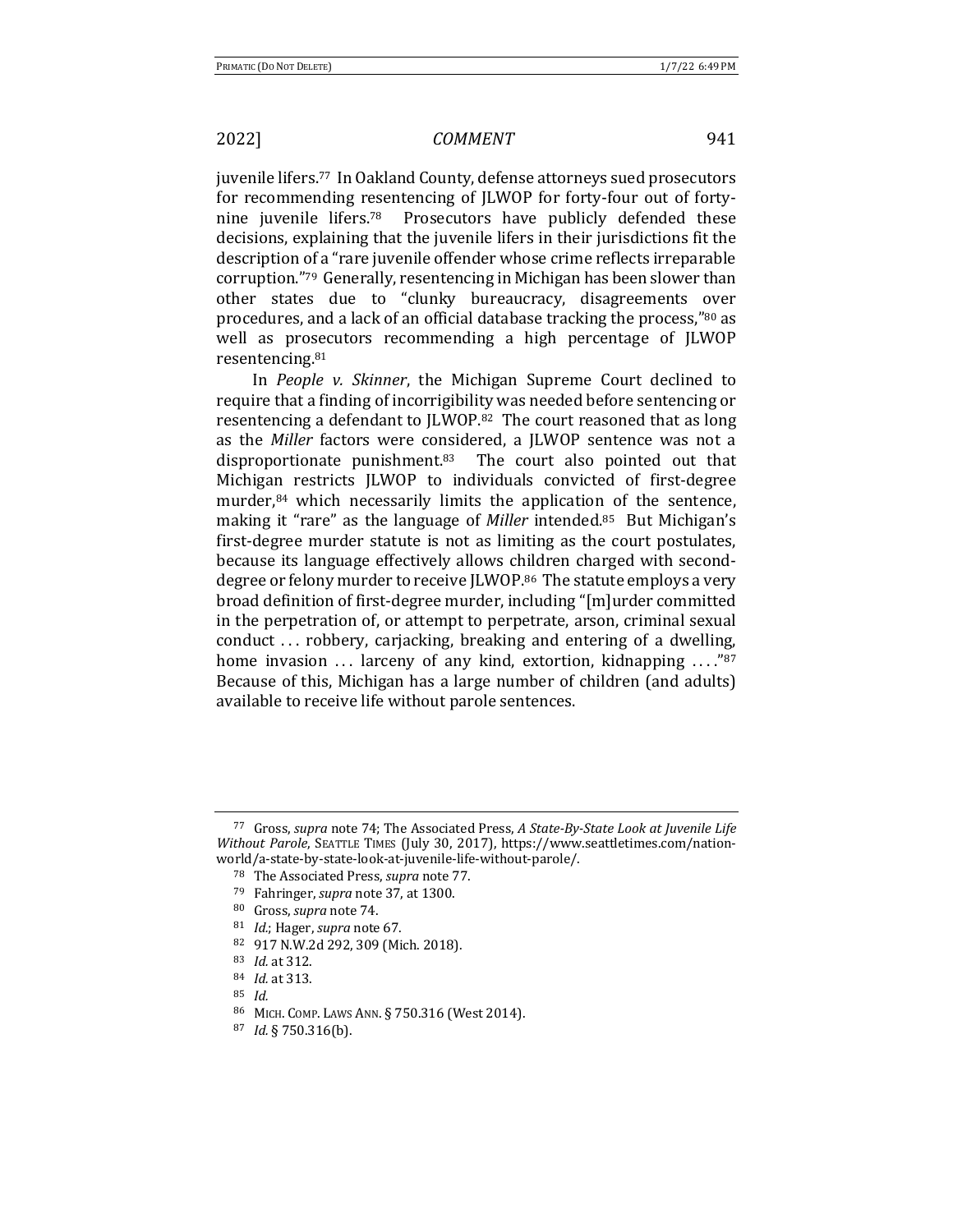### 2. Pennsylvania

Before the Court decided Montgomery in 2016, Pennsylvania had 517 juvenile lifers—more than any other state.<sup>88</sup> About 300 of these juvenile cases originated in Philadelphia.<sup>89</sup> After the *Montgomery* decision, judges began fast-tracking resentencing hearings of some of the longest-serving inmates, approving new sentences negotiated by the District Attorney's office and public defenders.<sup>90</sup> In 2012, Philadelphia County had almost as many juvenile lifers as the entire state of Michigan and devised a plan to complete all but ten of its resentencing cases by the end of Summer 2019.<sup>91</sup> When carrying out the resentencing plan, not a single juvenile lifer in Philadelphia County had been given a new JLWOP sentence.<sup>92</sup> As of 2020, Pennsylvania has cut its JLWOP prison population down to 294 juvenile lifers,<sup>93</sup> and a recent study found that only 1.14 percent of those released have since been convicted of any new crime.94 

In Pennsylvania, JLWOP sentences are limited by statute to juveniles convicted of first-degree murder.<sup>95</sup> The statute, which only applies to new JLWOP cases since 2012, abolishes the sentence for "second-degree murder and gives courts discretion to sentence juveniles to either LWOP or a parole eligible sentence for first-degree murder." $96$  It also distinguishes between those who were fifteen years of age or older and those who were fifteen years of age or younger at the time of the crime. $97$  The statute defines first-degree murder as a criminal homicide "committed by an intentional killing,"<sup>98</sup> and defines second-degree murder as a murder "committed while defendant was engaged as a principal or accomplice in the perpetration of a felony."<sup>99</sup> Third-degree murder encompasses all other kinds of murder.<sup>100</sup>

In addition to the *Miller* factors, the Pennsylvania Supreme Court has imposed extra guidelines for a sentencing court to consider in

- $95$  18 PA. CONS. STAT. § 1102.1(a) (2012).
- <sup>96</sup> JUV. SENT'G PROJECT, *supra* note 37 (citing 18 PA. CONS. STAT. § 1102.1(c)).
- 97 18 PA. CONS. STAT. § 1102.1(a)(1)-(2).
- <sup>98</sup> *Id.* § 2502(a).

<sup>88</sup> The Associated Press, *supra* note 77.

<sup>89</sup> *Id.*

<sup>90</sup> *Id.*

<sup>&</sup>lt;sup>91</sup> Gross, *supra* note 74.

<sup>92</sup> *Id.*

<sup>&</sup>lt;sup>93</sup> *State by State Data, supra* note 49.

<sup>94</sup> Hager, *supra* note 67.

<sup>99</sup> *Id.* § 2502(b).

<sup>100</sup> *Id.* § 2502(c).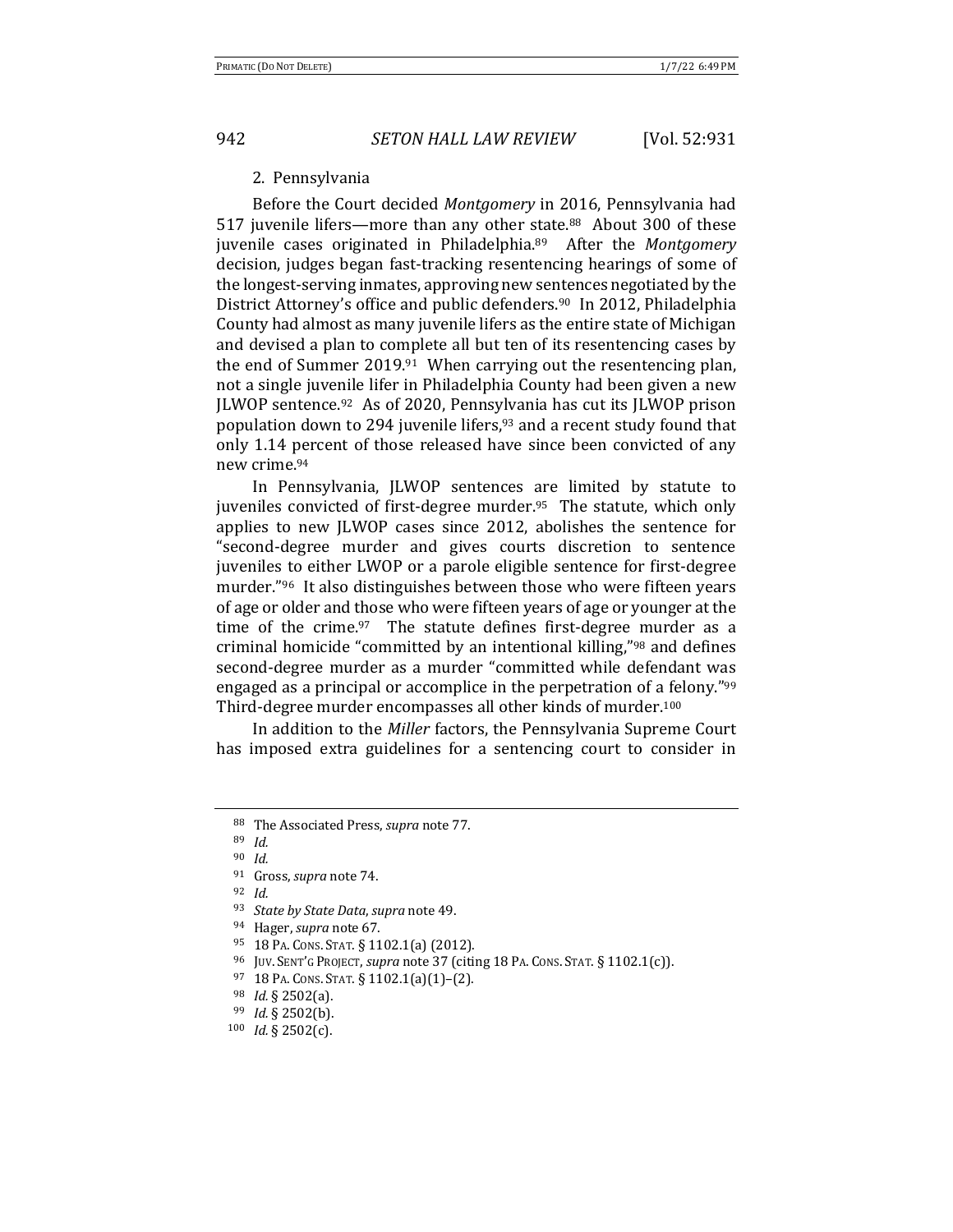determining whether to sentence a child to JLWOP.<sup>101</sup> In *Commonwealth v. Batts*, the court created a presumption against JLWOP, which may only be overcome if the state proves, based on competent evidence beyond a reasonable doubt, that a juvenile is "entirely unable to change."<sup>102</sup> It also generated seven factors that a court is required to consider and note on the record, some of which overlap with the *Miller* factors, and others unique to Pennsylvania like "the impact of the offense on the community."103 

### 3. Comparing Pennsylvania and Michigan

Unlike Michigan, which gives prosecutors, alone, the discretion to seek resentencing for JLWOP,<sup>104</sup> Pennsylvania supports open negotiations in resentencing between prosecutors and defense attorneys.<sup>105</sup> If prosecutors seek JLWOP in Pennsylvania, they must prove beyond a reasonable doubt that the offender is beyond rehabilitation, essentially a finding of incorrigibility.<sup>106</sup> Pennsylvania's Supreme Court also created a heightened standard of a presumption against JLWOP and extra factors to consider in addition to the *Miller* factors.<sup>107</sup> Since these restrictions, Philadelphia's District Attorney's office announced it is not seeking JLWOP for any juvenile sentenced in Philadelphia County, and since this announcement has found only three exceptions.<sup>108</sup> Dissimilarly, Michigan's Supreme Court has neither found a presumption against JLWOP nor required a finding of incorrigibility before imposing JLWOP.<sup>109</sup> This has led to Michigan's prosecutors seeking to resentence around two-thirds of its present juvenile lifer population to JLWOP, instead of a lesser punishment, and continuously recommending the sentence to newly charged children.<sup>110</sup>

Though the Michigan Supreme Court emphasized that the sentence is only reserved for juveniles convicted of first-degree murder, Michigan's first-degree murder statute is very broad and encompasses second-degree and felony murder.<sup>111</sup> This allows prosecutors to charge most offenders, whose crimes resulted in a criminal homicide, with first-

<sup>101</sup> *See* Commonwealth v. Batts, 163 A.3d 410, 459-60 (Pa. 2017).

<sup>102</sup> *Id.* at 416, 435.

<sup>103</sup> *Id.* at 418 n.2.

<sup>104</sup> Fahringer, *supra* note 37, at 1286.

<sup>105</sup> *Id.* at 1297.

<sup>106</sup> *Batts*, 163 A.3d at 416.

<sup>107</sup> *Id.* at 418.

<sup>108</sup> Fahringer, *supra* note 37, at 1283.

<sup>109</sup> People v. Skinner, 917 N.W.2d 292, 312 (Mich. 2018).

<sup>&</sup>lt;sup>110</sup> Gross, *supra* note 74; The Associated Press, *supra* note 77.

<sup>111</sup> Fahringer, *supra* note 37, at 1285.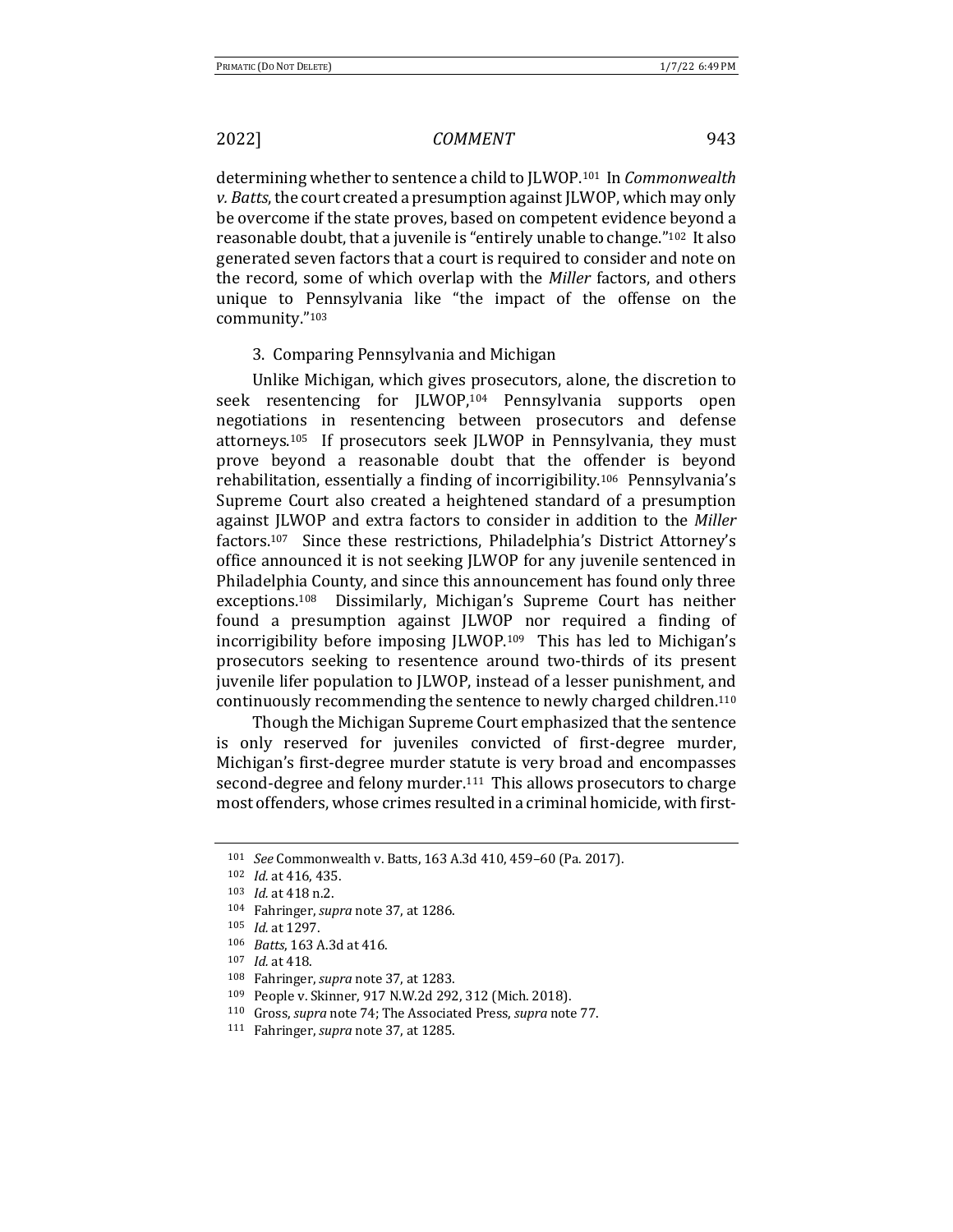degree murder. In Pennsylvania, JLWOP is restricted to more narrowly defined first-degree murder charges, limiting the availability of the sentence to those children who did not commit an intentional criminal homicide.<sup>112</sup> As a result of these differences, Pennsylvania's JLWOP sentencing system is arguably more efficient and fairer than Michigan's is currently. In Pennsylvania, juveniles may only be sentenced to JLWOP after being convicted of first-degree murder, a finding of incorrigibility, and a defeat of the presumption against  $|LWOP<sub>113</sub>$  Michigan offers no comparable protections.

### IV. WHY JLWOP SENTENCES ARE PROBLEMATIC FOR CHARGES LESS THAN FIRST-DEGREE MURDER

States should limit JLWOP sentences to children charged with firstdegree murder. This argument is not only supported by current national trends and the Court's desire to limit *ILWOP* to incorrigible offenders to keep the sentence uncommon, discussed above. It is also supported by juvenile brain development research, discussed below in Section A. Further, JLWOP is disproportionate and thus in tension with the Eighth Amendment when issued for second-degree murder or felony murder charges for juveniles, as explained below in Section B.

## A. *Juvenile Brain Science Suggests Most Children Are, By Definition, Not Incorrigible*

Though the Supreme Court recently held that sentencers are not required to make a separate factual finding of permanent incorrigibility before sentencing a juvenile offender to JLWOP,<sup>114</sup> states should take it upon themselves to recognize that, inherently, because of their age, most juveniles are not incorrigible and thus should not be sentenced to JLWOP unless charged with first-degree murder. Children cognitively think differently than adults and psychosocially lack the developed social and emotional capabilities that do not form until they mature into adults.<sup>115</sup> Research has shown that juvenile thinking is oriented in the present and largely overlooks consequences or implications, especially in stressful situations.<sup>116</sup> Other research has shown that juveniles tend to make decisions based on emotions, such as anger or fear, to a much

<sup>112 18</sup> PA. CONS. STAT. § 1102.1(a) (2012).

<sup>&</sup>lt;sup>113</sup> Commonwealth v. Batts, 163 A.3d 410, 452 (Pa. 2017); see also Fahringer, supra note 37, at 1283.

<sup>114</sup> Jones v. Mississippi, 141 S. Ct. 1307, 1309 (2021).

<sup>115</sup> Victor Streib & Bernadette Schrempp, *Life Without Parole for Children*, 21 CRIM. JUST. 4 (2007).

<sup>116</sup> *Id.*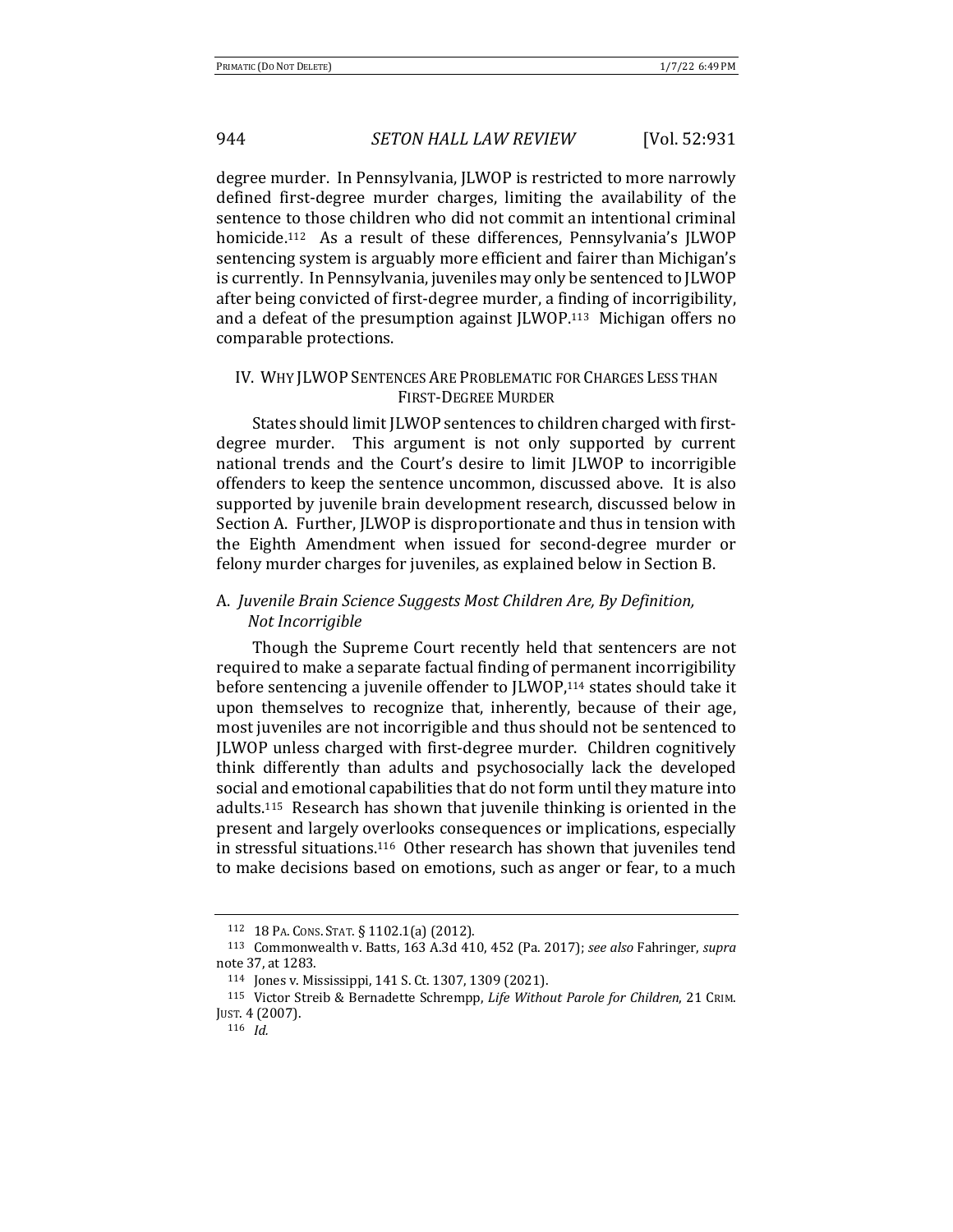greater extent than adults  $\frac{d}{dt}$ . This largely has to do with the delayed development of a juvenile's frontal lobe, a part of the brain that regulates aggression, long-range planning, abstract thinking, and perhaps even moral judgment, which does not sufficiently develop until adulthood.<sup>118</sup> The frontal cortex, which controls impulses and risk assessment, is the last part of the brain to develop.<sup>119</sup>

Justice Kagan relied on the constitutional distinction between children and adults to categorically ban mandatory JLWOP in *Miller*.<sup>120</sup> The opinion stated, "transient rashness, proclivity for risk, and inability to assess consequences—both lessened a child's 'moral culpability' and enhanced the prospect that, as the years go by and neurological development occurs, his 'deficiencies will be reformed."<sup>121</sup> Taking into account developmental science when determining proportionality under the Eighth Amendment is crucial in cases regarding juveniles and acts as a sound basis for rejecting harsh sentences as excessive.<sup>122</sup>

The *Miller* factors take into account these juvenile brain development considerations by recognizing that youth necessarily diminishes a juvenile offender's culpability and by describing age and potential for rehabilitation as two major mitigating factors.<sup>123</sup> Considering the circumstances of the homicide, including the juvenile's role in the offense and any influence of peer pressure, is also relevant since juveniles' brains are less formed and more likely to be impacted by societal pressures when compared to adults.<sup>124</sup> The environmental vulnerabilities at the time of the crime, like an unstable family home environment, mitigate potential penological justifications by recognizing a juvenile offender's development may have been stunted in the not-so-distant past.<sup>125</sup> Lastly, the information around the original court case, like challenges dealing with the police or lack of participation

<sup>117</sup> *Id.* (citing Thomas Grisso, What We Know About Youth's Capacities, in YOUTH ON TRIAL: A DEVELOPMENTAL PERSPECTIVE ON JUVENILE JUSTICE 267 (Thomas Grisso & Robert G. Shwartz eds., 2000)).

<sup>&</sup>lt;sup>118</sup> *See* Aviva L. Katz et al., *Informed Consent in Decision-Making Pediatric Practice*, 138(2) PEDIATRICS e1, e7 (2016); Streib & Schrempp, *supra* note 115.

<sup>119</sup> *Id.*

<sup>120</sup> Miller v. Alabama, 567 U.S. 460, 471-75 (2012).

<sup>121</sup> *Id.* at 472.

<sup>122</sup> *Id.* at 470.

<sup>123</sup> *Id.* at 477-78.

<sup>124</sup> *See* Katz et al., *supra* note 118; Streib & Schrempp, *supra* note 115.

<sup>125</sup> ASHLEY NELLIS, SENT'G PROJECT, THE LIVES OF JUVENILES LIFERS: FINDINGS FROM A NATIONAL SURVEY 2 (2012), https://www.sentencingproject.org/publications/the-lives-ofjuvenile-lifers-findings-from-a-national-survey/ (79 percent of juvenile lifers reported witnessing violence in their homes; more than half (54.1 percent) witnessed weekly violence in their neighborhoods).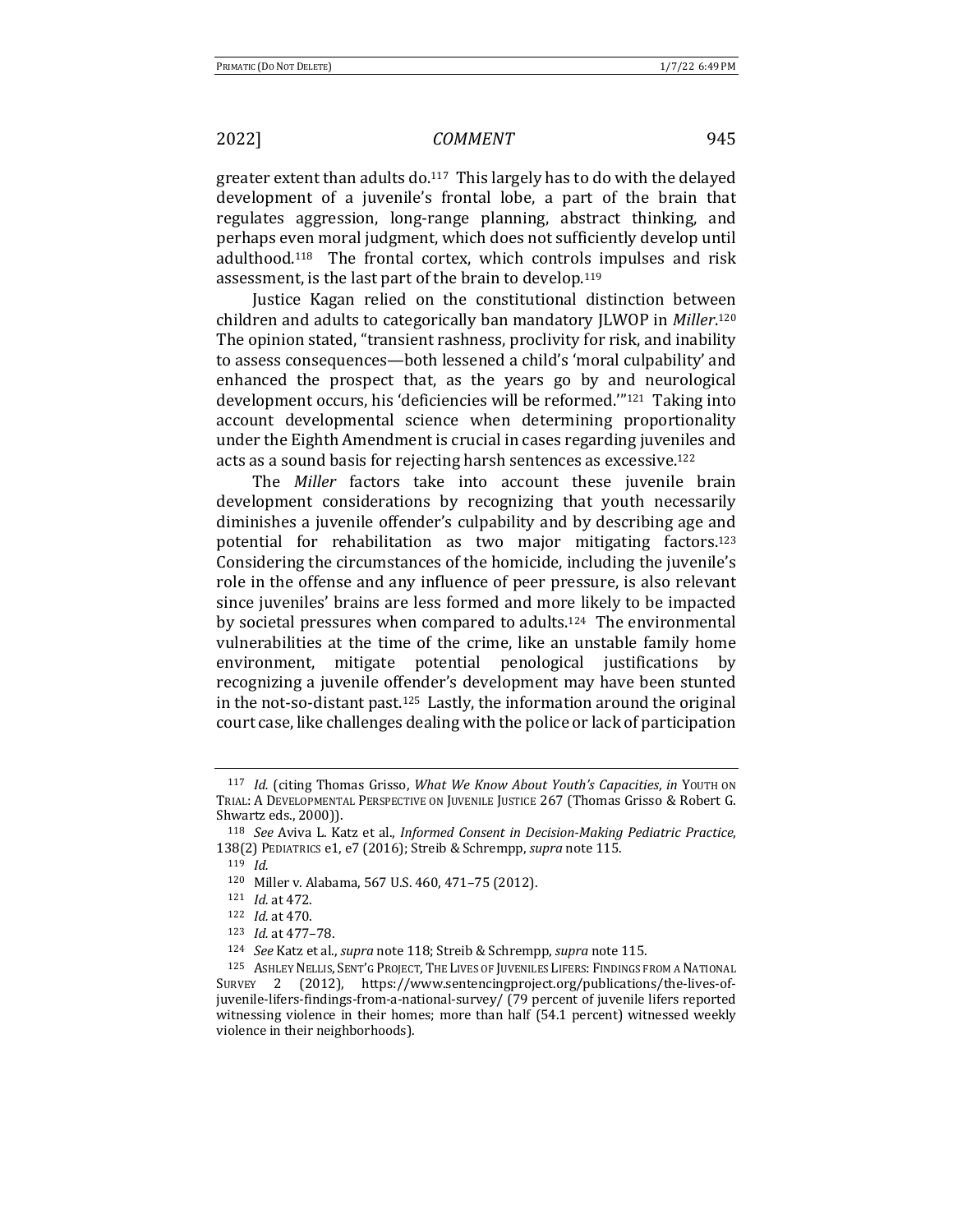in court, showcases that juveniles are potentially at a disadvantage in communicating effectively with their attorneys and court personnel when compared to adults.<sup>126</sup>

JLWOP is the harshest sentence a juvenile can currently receive. Considering the Court's accepted findings on brain development and the decision-making capacity of juveniles, it is an inherently disproportionate sentence for all juvenile offenders except for those who are incapable of rehabilitation. A finding of incorrigibility may be a troubling distinction itself that is left up to judges and juries to determine, and some have argued that no juvenile is unable to be rehabilitated due to the nature of their youth.<sup>127</sup> But decreasing the pool of offenders eligible to receive a JLWOP sentence can be an effective next step in diminishing the likelihood of imposing a disproportionate punishment—especially now that the Court has clarified a finding of permanent incorrigibility is not required and has extended discretion to states to impose additional sentencing limits which abide by *Miller* and *Montgomery*. 128

## B. *JLWOP* is an Excessive Sanction for Second-Degree and Felony *Murder Charges*

The Eighth Amendment guarantees individuals the right to not be subjected to excessive sanctions and the right to proportional punishment for an offense.<sup>129</sup> In *Roper*, the Court reasoned that adults are constitutionally different from children and held that this must be taken into account to impose a proportional punishment consistent with the Eighth Amendment.<sup>130</sup> The Court held that capital punishment is an excessive sanction for those under the age of eighteen at the time of their crime, in part because of juvenile developmental immaturity and the diminished penological justifications that follow such immaturity.<sup>131</sup> It is well settled that juveniles have developmental immaturity in their decision making when compared to adults and that "[o]nly a relatively small proportion of adolescents who experiment in risky or illegal activities develop entrenched patterns of problem behavior[.]"132

<sup>126</sup> *Miller*, 567 U.S. at 477-78.

<sup>127</sup> *See* Hoesterey, *supra* note 13, at 181-83; Matsumoto, *supra* note 12, at 253.

<sup>128</sup> Jones v. Mississippi, 141 S. Ct. 1307, 1309-10 (2021).

<sup>129</sup> U.S. Const. amend. VIII; Roper v. Simmons, 543 U.S. 551, 560 (2005).

<sup>130</sup> *Roper*, 543 U.S. at 568.

<sup>131</sup> *Id.* at 569-70.

<sup>132</sup> *Id.* at 570 (quoting Laurence Steinberg & Elizabeth S. Scott, Less Guilty by Reason of Adolescence: Developmental Immaturity, Diminished Responsibility, and the Juvenile *Death Penalty*, 58 AM. PSYCH. 1009, 1014 (2003)).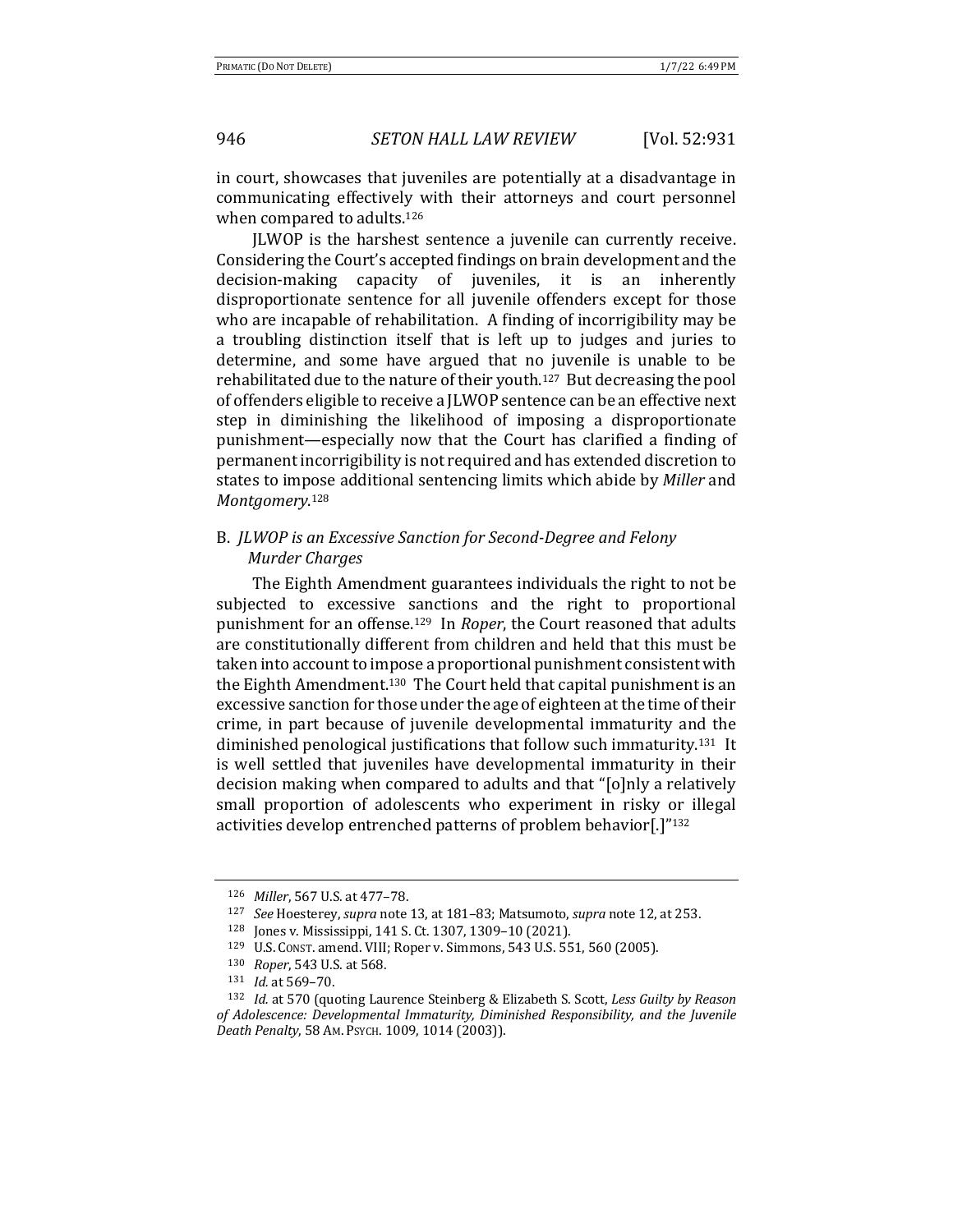Allowing second-degree and felony murder charged juvenile offenders to receive JLWOP is in tension with the Eighth Amendment's prohibition on excessive sanctions and is a disproportionate punishment for juveniles. A charge of second-degree murder is generally an intentional killing lacking premeditation.<sup>133</sup> In some states, it also encompasses "depraved heart murder," defined as a killing caused by reckless disregard for human life.<sup>134</sup> Allowing children charged with second-degree murder to receive *[LWOP* is problematic. When charged with a second-degree offense that lacks premeditation or intent to kill, the child, therefore, did not think through the killing beforehand. Rather, the child acted out of impulse—something that, according to brain research discussed above, may be attributable to the undeveloped brain. Thus, the argument that the juvenile cannot be rehabilitated is very weak.

Felony murder and accomplice liability traditionally attribute the death caused in the commission of a felony to all participants who intended to commit the felony, regardless of whether the participant killed or intended to kill.<sup>135</sup> Depending on the circumstances of the case, the charged offender may not have pulled the trigger but would be guilty by association.<sup>136</sup> Prior to *Miller*, an estimated one-fourth of all JLWOP sentences resulted from felony murder cases or accomplice liability cases.<sup>137</sup> Allowing JLWOP to be available to juveniles who lack premeditation in the commission of a homicide, or who intentionally commit a felony but unintentionally become an accomplice to a murder, is a disproportionate punishment because these juveniles have the unique ability to be rehabilitated by the nature of their youth and juvenile brain science considerations.<sup>138</sup>

Penological justifications do not apply to juveniles charged with felony-murder.<sup>139</sup> Juveniles' culpability for felony murder charges has

<sup>138</sup> *See Miller*, 567 U.S. at 490–91 (Breyer, J., concurring); Katz et al., *supra* note 118; Streib & Schrempp, *supra* note 115.

<sup>133</sup> 40 AM. JUR. 2D *Homicide* § 41 (2008); *Second-Degree Murder*, JUSTIA, https:// www.justia.com/criminal/offenses/homicide/second-degree-murder/ (last updated Oct. 2021).

<sup>134</sup> *Second-Degree Murder*, JUSTIA, *supra* note 133.

<sup>135</sup> Miller v. Alabama, 567 U.S. 460, 491 (2012) (Breyer, J., concurring); *Felony Murder*, JUSTIA, https://www.justia.com/criminal/offenses/homicide/felony-murder/ (last updated Oct. 2021).

<sup>&</sup>lt;sup>136</sup> Emily Keller, *Constitutional Sentences for Juveniles Convicted of Felony Murder in the Wake of Roper, Graham & J.D.B., 11 Conn. Pub. Int. L.J. 297, 312 (2012).* 

<sup>&</sup>lt;sup>137</sup> The Rest of Their Lives: Life Without Parole for Child Offenders in the United States, HUM.RTS. WATCH (Oct. 11, 2005), https://www.hrw.org/report/2005/10/11/rest-theirlives/life-without-parole-child-offenders-united-states.

<sup>139</sup> Keller, *supra* note 136, at 316.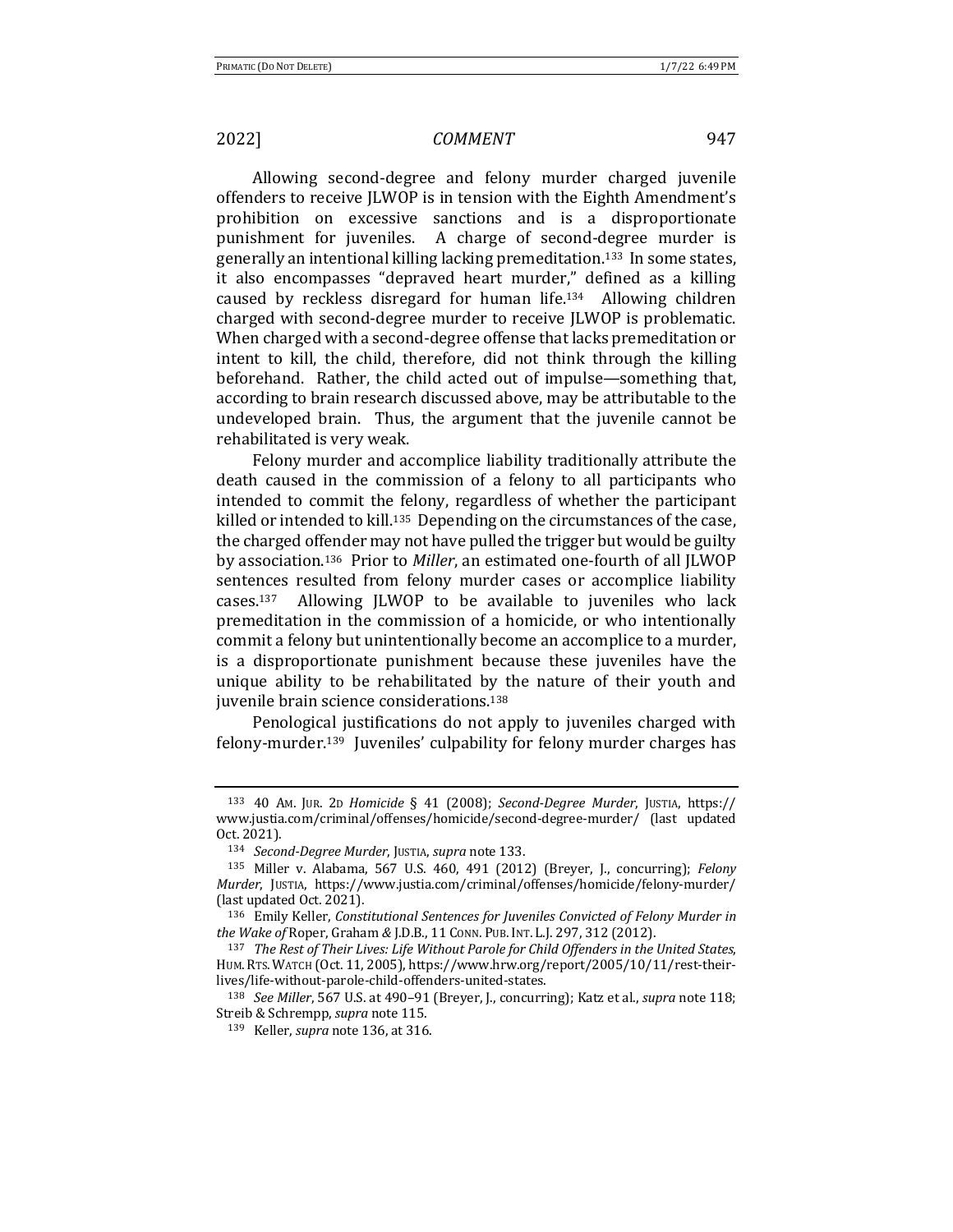been argued to be twice diminished since they are categorically less culpable than adults, and even adults convicted of felony murder who do not kill or intend to kill are less culpable than the actual killers.<sup>140</sup> So, "there is no basis for imposing a sentence of life without parole upon a juvenile who did not himself kill or intend to kill."<sup>141</sup> The doctrine of felony murder attempts to deter individuals from bringing deadly weapons if they are planning to commit a crime, $142$  but juvenile brain science shows that juveniles, when compared to adults, are reckless, immature, and impulsive; so any possible goals of deterrence with regards to felony murder are unlikely to be satisfied.<sup>143</sup>

## C. *JLWOP* Can Only be a Proportionate Sentence Under the Miller *Factors When a Child Commits First-Degree Murder*

First-degree murder charges are a necessary, but not sufficient, condition for JLWOP. In most states, a charge of first-degree murder requires a prosecutor to prove the offender acted with both premeditation and deliberation in the course of the murder.<sup>144</sup> If the prosecutor is seeking JLWOP, the question of incorrigibility should only be made after determining a juvenile acted with both premeditation and deliberation during an intentional murder. Premeditation requires the offender to plan the murder before it was committed, or to think about the act beforehand, while deliberation requires the offender to be collected at the time of the offense, or that the offender developed the conscious intent to kill before committing the murder.<sup>145</sup> Thus, the juvenile who acts with both premeditation and deliberation must have considered the intentional murder ahead of time and decided to proceed with the act. The argument that this juvenile is incorrigible is slightly stronger than it would be for lesser offenses since in planning out a murder, through premeditation and deliberation, the juvenile might be susceptible to the penological justification of deterrence.

But youth is still a mitigating factor under the *Miller* factors, and premeditation and deliberation do not necessarily infer an inability to be rehabilitated. The potential for rehabilitation will have to be

<sup>&</sup>lt;sup>140</sup> Miller, 567 U.S. at 490-91 (Breyer, J., concurring); Keller, *supra* note 136, at 307. 141 *Miller*, 567 U.S. at 492 (Breyer, J., concurring) (citing Graham v. Florida, 560 U.S.

<sup>48, 69 (2010)).</sup>

<sup>142</sup> *Felony Murder*, *supra* note 135.

<sup>143</sup> *See Miller*, 567 U.S. at 490-91 (Breyer, J., concurring).

<sup>&</sup>lt;sup>144</sup> 40 AM. JUR. 2D *Homicide* § 38 (2008); *First-Degree Murder*, LEGAL INFO. INST., https://www.law.cornell.edu/wex/first\_degree\_murder (last visited Sept. 30, 2021); *First-Degree Murder*, JUSTIA, https://www.justia.com/criminal/offenses/homicide/firstdegree-murder/ (last updated Oct. 2021).

<sup>145</sup> *First-Degree Murder*, JUSTIA, *supra* note 144.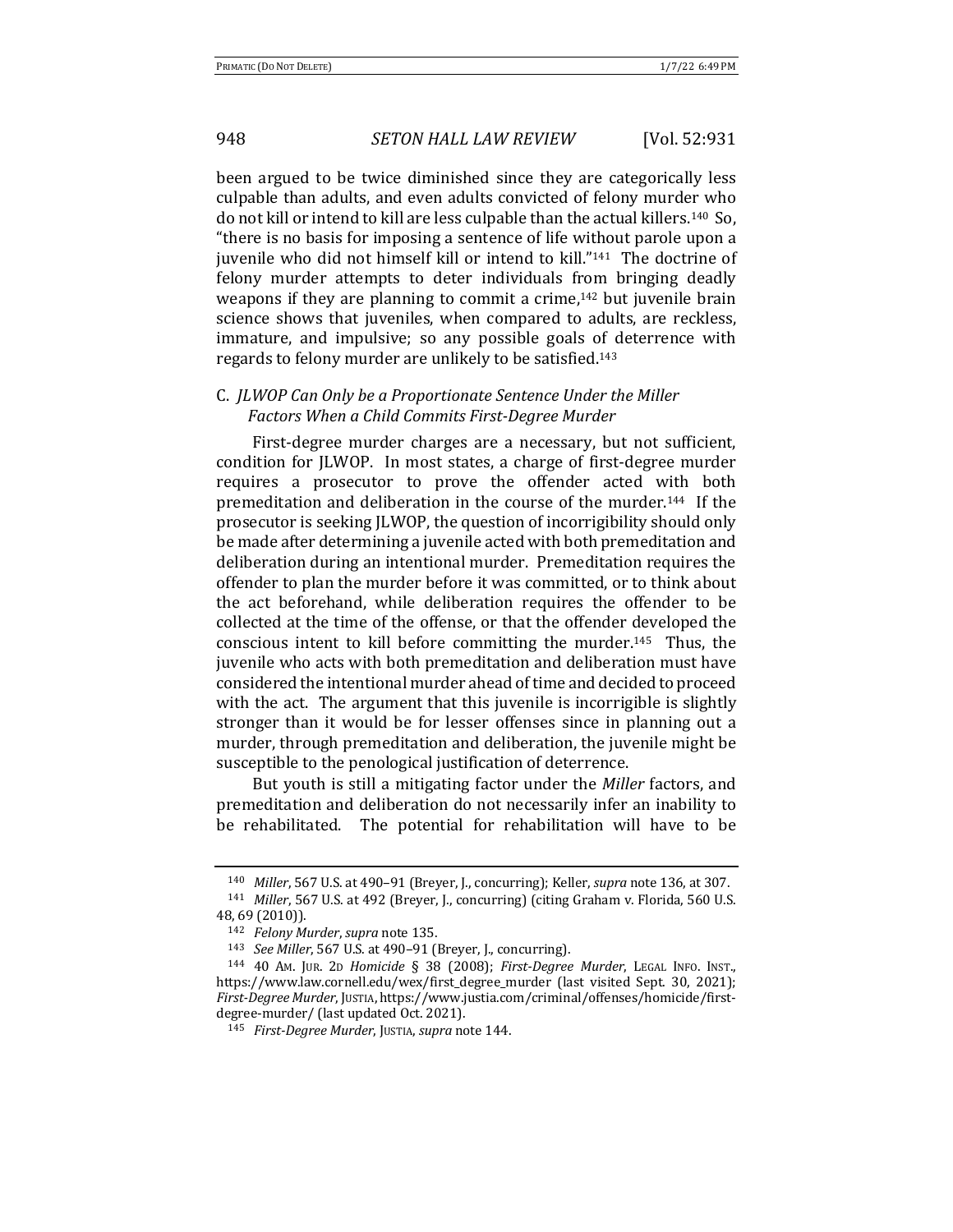determined on a case-by-case basis. Because juveniles are different in their ability to mature and change, anything less than evidence that a murder was perpetrated with premeditation and deliberation should not receive the harshest punishment a juvenile can obtain in the United States. Limiting JLWOP sentences to first-degree murder charges appropriately puts a procedural limit on a judge's and prosecutor's discretion to seek the sentence.

### V. STATES SHOULD CONSTRUE FIRST-DEGREE MURDER STATUTES NARROWLY

But problems can arise with the argument that limiting JLWOP to first-degree murder charged individuals is an effective procedural limit. First, some states statutorily define first-degree murder broadly to include felony murder and accomplice murder.<sup>146</sup> Second, premeditation and deliberation may still be too lax of a standard to justify a sentence of JLWOP after taking into account juvenile brain development, which diminishes penological justifications. Thus, firstdegree murder charges should be limited even more narrowly to create a heightened standard not in tension with the Eighth Amendment's prohibition on excessive sanctions. When considering JLWOP sentences for first-degree murder charges, first-degree murder should be defined narrowly as a homicide committed with *premeditation and* deliberation—similar to Pennsylvania's narrow first-degree murder statute and dissimilar to Michigan's broad statute.<sup>147</sup> In addition to a finding of premeditation and deliberation, there should be a second finding of deliberate and intentional *cruelty* before a sentence of JLWOP is considered. This will be discussed below in Section A.

Narrowing what constitutes first-degree murder would serve several functions with regards to JLWOP sentencing, discussed below in Sections B, C, D, and E. First, it would help states with backlogged resentencing procedures by limiting the pool of offenders for which prosecutors may seek [LWOP. Second, it would take away discretion from a judge or jury to determine if a child who lacks premeditation and deliberation is (or is not) incorrigible, leading to more uniform sentences for similarly situated defendants. Third, it would be consistent with developing juvenile brain science, evidencing most juveniles have a unique ability to mature and change.<sup>148</sup> And finally, it would be consistent with Supreme Court precedent, as showcased by

<sup>146</sup> *See* MICH. COMP. LAWS ANN. § 750.316 (West 2014); *see also* LA. STAT. ANN. § 14:30 (West 2015).

<sup>147</sup> *See* discussion *supra* Section III.B.

<sup>148</sup> *See* discussion *supra* Section IV.A.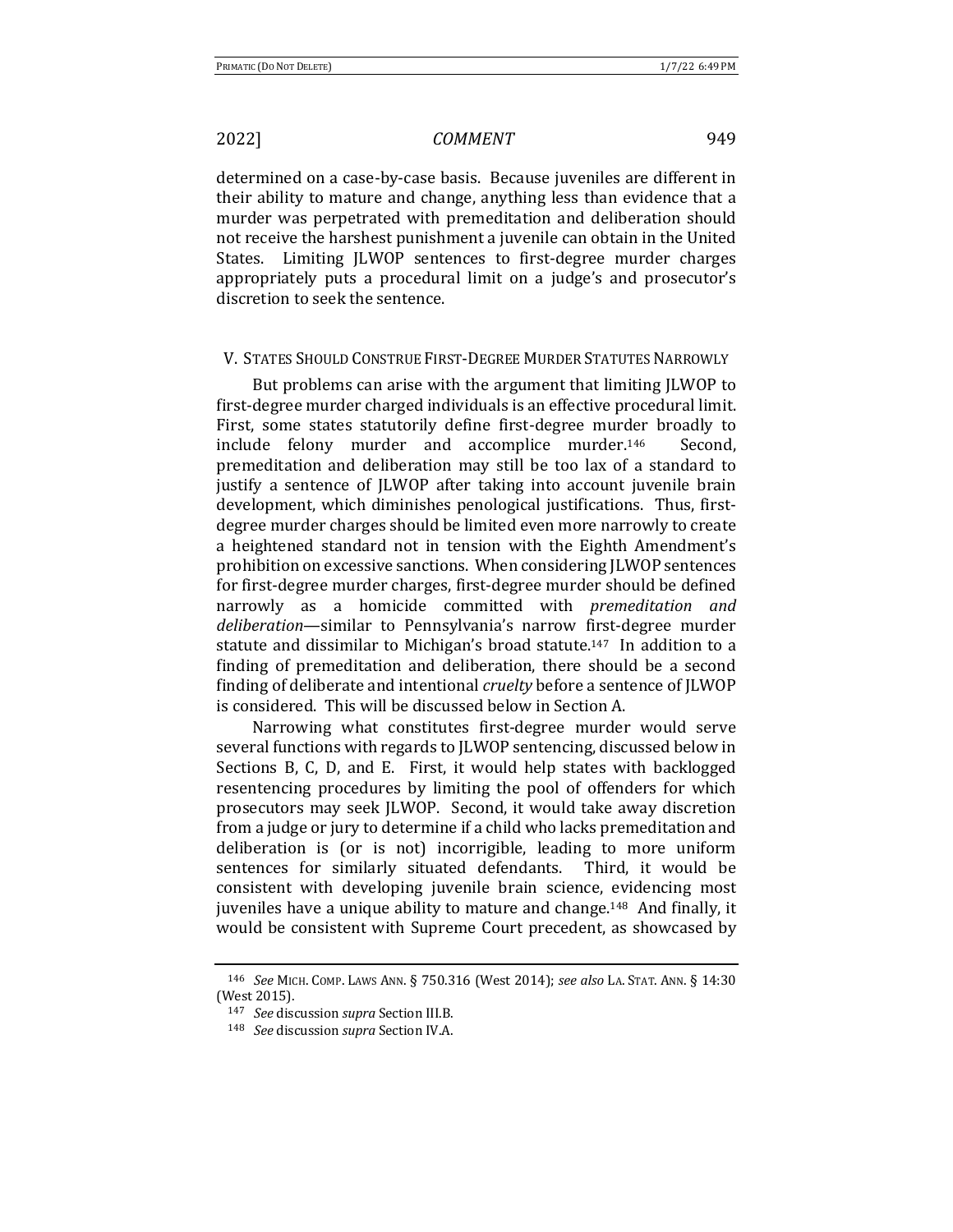the Court categorically prohibiting capital punishment for certain offenses, and advances the *Miller* Court's notion that JLWOP should be uncommon since it is now the harshest sentence a juvenile can receive in the United States.

### A. *Deliberate and Intentional Cruelty Standard*

Before asking whether a juvenile charged with intentional murder is incorrigible or not, a threshold question should consider whether the nature of the crime committed is severe enough for a JLWOP sentence to be recommended. *[LWOP should only be available for those charged* with first-degree murder who showcased *premeditation and* deliberation and deliberate and intentional cruelty in the execution of the offense. This diminishes the risk of excessive sanctions since prosecutors must comply with additional procedural checkpoints before recommending JLWOP. For juveniles charged with first-degree murder who showcased particular, deliberate cruelty in the commission of a heinous murder, the penological justification of deterrence can arguably be satisfied, making JLWOP a proportionate sentence for juveniles in accordance with the Eighth Amendment. This heightened standard could make JLWOP particularly uncommon, but this would be consistent with the Court's opinion in *Miller* that the sentence should be reserved for the "rare juvenile offender whose crime reflects irreparable corruption."149

In retaining JLWOP and not categorically banning it, some juveniles may be deterred from committing especially heinous crimes.<sup>150</sup> Specifically, if there is evidence of a juvenile offender extensively thinking about committing a homicide, deterrence may play a role in his decision of whether or not to follow through with it. In other instances, where a juvenile commits a murder quickly without consideration-like for second degree or felony murder, discussed above—deterrence may not play a role in that impulsive decision. Since "juveniles are

 $149$  Miller v. Alabama, 567 U.S. 460, 479–80 (2012) (quoting Roper v. Simmons, 543 U.S. 551, 573 (2005); Graham v. Florida, 560 U.S. 48, 68 (2010)).

<sup>&</sup>lt;sup>150</sup> *See id.* at 480 ("[W]e do not foreclose a sentencer's ability to make that [incorrigibility] judgment."); Natalie Pifer, *Is Life the Same as Death?: Implications of* Graham v. Florida, Roper v. Simmons, and Atkins v. Virginia on Life Without Parole Sentences for Juvenile and Mentally Retarded Offenders, 43 Loy. L.A. L. REV. 1495, 1517 (2010) ("[T]he Court's deterrence analysis, weighted against an offender's 'moral responsibility,' would almost certainly be altered by the increased severity of homiciderelated offenses."); THOMAS A. LOUGHRAN ET AL., JUVENILE JUSTICE BULLETIN: STUDYING DETERRENCE AMONG HIGH-RISK ADOLESCENTS 12 (Off. of Juv. Just. and Delinq. Prevention ed., 2015), https://ojjdp.ojp.gov/sites/g/files/xyckuh176/files/pubs/248617.pdf ("Even within a group of serious juvenile offenders, the certainty of punishment can play an important role in deterring future crime.").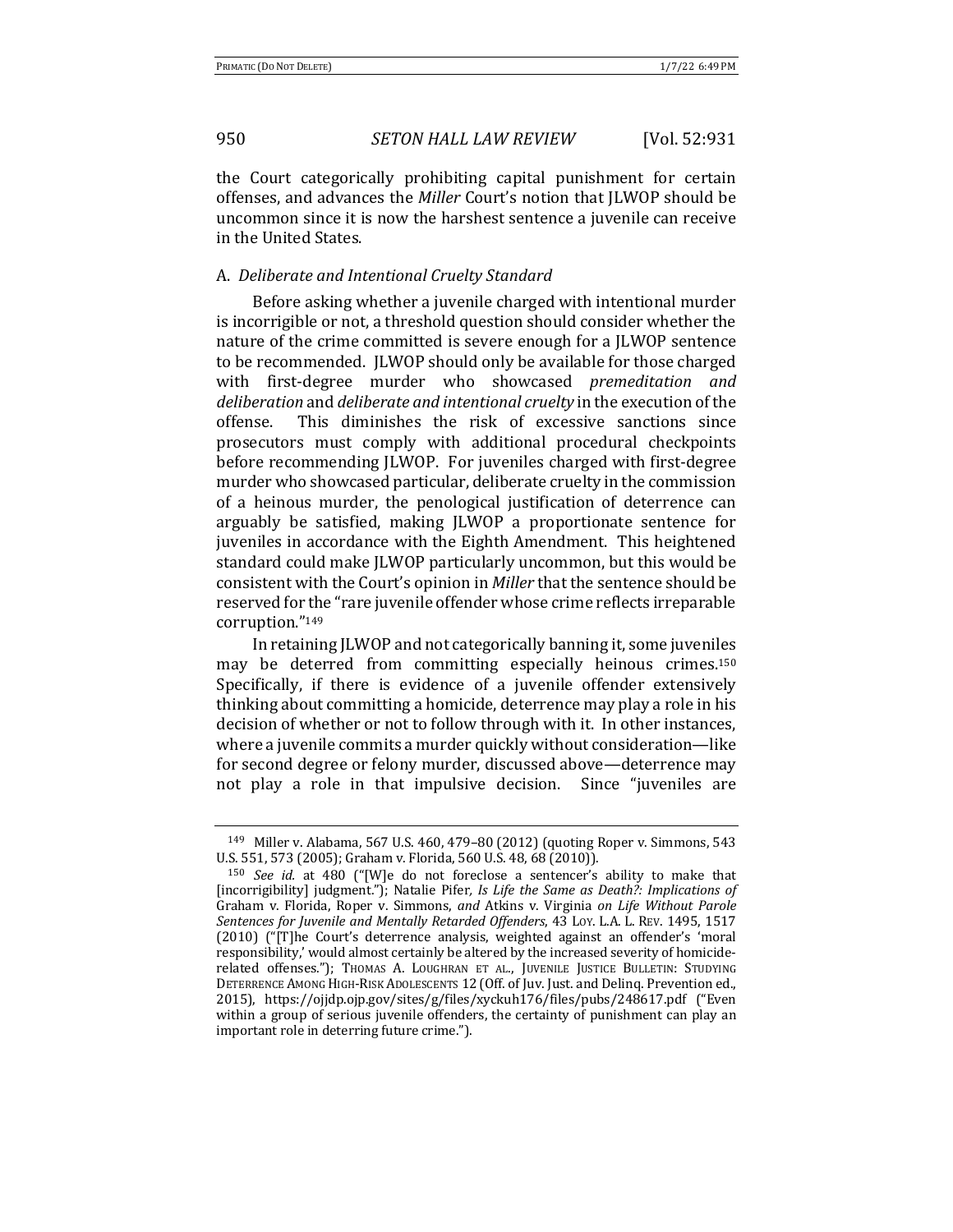particularly susceptible to negative influences, and ... long-term consequential effects are not fully ingrained in the juvenile mind. I'' this diminishes the effects of deterrence as applied to them.<sup>151</sup> But while juveniles are less susceptible to deterrence when compared to adults, some juveniles may still be susceptible under such unique and limited heinous circumstances, making them dangerous enough to argue they should be incapacitated for life.<sup>152</sup>

The Court in *Miller* presumably concluded that deterrence was an applicable penological justification, in rare cases, by declining to categorically ban discretionary JLWOP.<sup>153</sup> If deterrence was not a valid penological justification, JLWOP sentences would likely be in tension with the Eighth Amendment as a disproportionate punishment. Another penological justification is retribution, or evaluating the blameworthiness of these juveniles, which may also be considered.<sup>154</sup> Juveniles are still blameworthy for their acts, but not as much as adults, and only when their acts can be considered deliberately cruel would they deserve the harshest punishment available to them.<sup>155</sup> This would require a holistic examination of the facts of the case.

Once the nature of a juvenile's crime is considered, and if the prosecution shows extensive premeditation and deliberation *and* deliberate and intentional cruelty in the commission of the homicide, only then would the question become whether there is evidence that the juvenile is incorrigible. A first-degree murder with evidence of premeditation and deliberation does not necessarily presume incorrigibility—particularly in a developing child. Anything less than a distinct finding of deliberate cruelty suggests that immaturity fueled the commission of the crime rather than incorrigibility.

<sup>&</sup>lt;sup>151</sup> Charles Garabedian, *Juvenile Empiricism: Approaches to Juvenile Sentencing in* Light of Graham and Miller, 21 U.C. DAVIS J. JUV. L. & PoL'Y 195, 210 (2017); see also Katz et al., *supra* note 118; Streib & Schrempp, *supra* note 115, at 4-6.

<sup>152</sup> Pifer, *supra* note 150; Moin A. Yahya, *Deterring* Roper's Juveniles: Using A Law and *Economics Approach to Show That the Logic of Roper Implies That Juveniles Require the Death Penalty More than Adults*, 111 PENN. ST. L. REV. 53, 53-54 (2006).

<sup>153</sup> *Miller*, 567 U.S. at 480 ("Although we do not foreclose a sentencer's ability to make that [incorrigibility] judgment in homicide cases, we require it to take into account how children are different, and how those differences counsel against irrevocably sentencing them to a lifetime in prison.").

<sup>&</sup>lt;sup>154</sup> *Graham*, 560 U.S. at 71 ("The heart of the retribution rationale is that a criminal sentence must be directly related to the personal culpability of the criminal offender.' ... *Roper* found that '[r]etribution is not proportional if the law's most severe penalty is imposed' on the juvenile murderer.") (internal citations omitted).

<sup>155</sup> *See* Montgomery v. Louisiana, 577 U.S. 190, 208 (2016); *Miller*, 567 U.S. at 472 ("[A]ttributes of youth diminish penological justifications for imposing the harshest sentence on juvenile offenders, even when they commit terrible crimes."); Pifer, *supra* note 150, at 1517.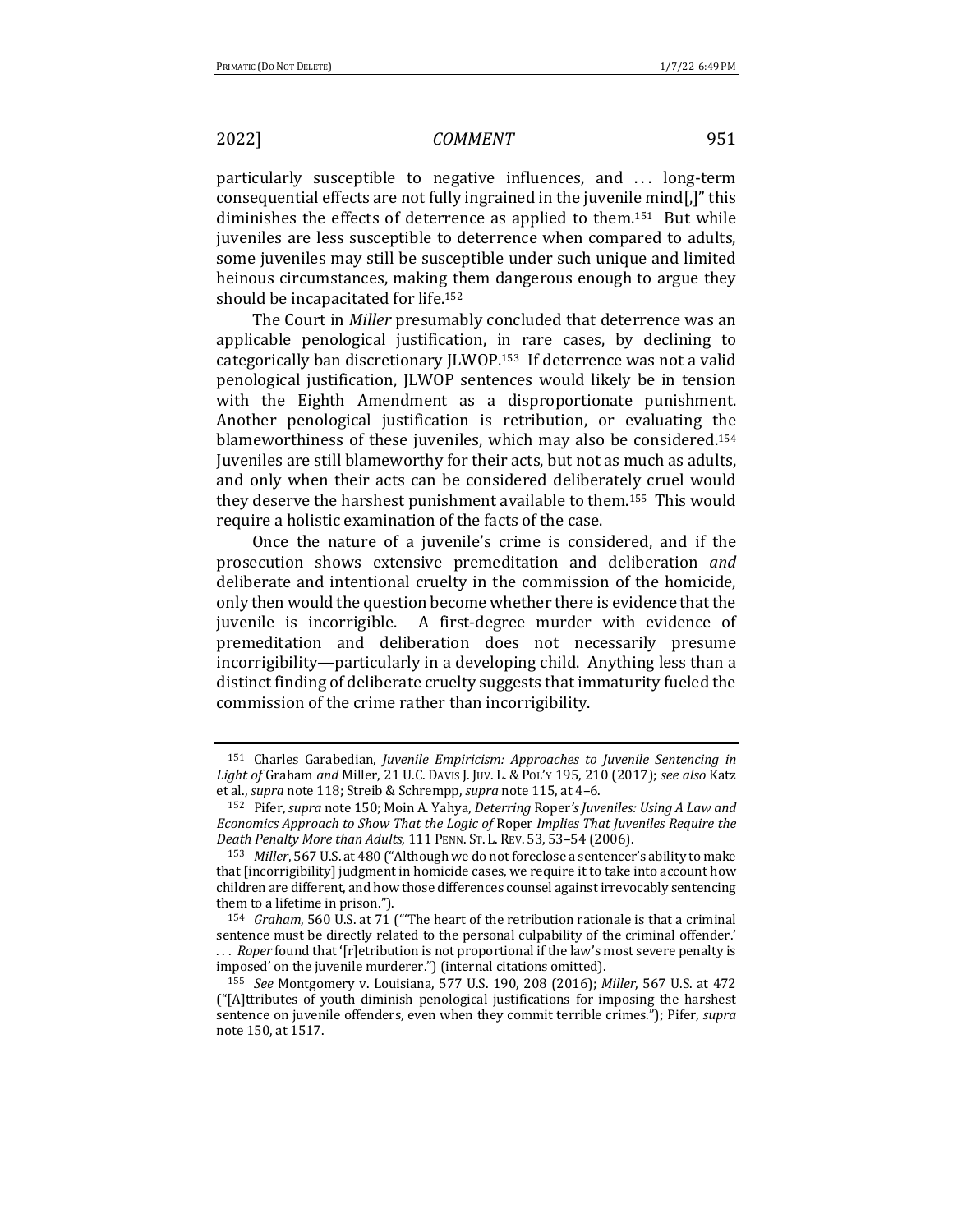Some examples of murder that exhibit deliberate cruelty include "murder ... committed by means of a destructive device, bomb, or explosive  $\ldots$  [that] the defendant knew  $\ldots$  would create a great risk of death" or multiple deaths, a murder that manifested "a conscienceless or pitiless crime that [was] unnecessarily torturous to the victim," or the deliberate murder of a child.<sup>156</sup> By contrast, examples of murder that do not exhibit deliberate cruelty include murder committed in the heat of the moment,<sup>157</sup> murder committed because of a lack of intellect leading to an inability to appreciate consequences,<sup>158</sup> or murder committed without planning. Judges may be guided by determining whether the murder was carried out in a manner that indicates a strong and calculated desire to bring about the victim's, or multiple victims', deaths, as well as by considering the defendant's youth, level of maturity, and social factors that affected his decision. Even in circumstances in which a juvenile displays premeditation and deliberation *and* deliberate cruelty, juveniles have such a capacity for change that JLWOP may *still* be unjustified, depending on the facts of the case and the evidence presented.<sup>159</sup> Applying these narrowed definitions and threshold questions before entertaining the possibility of JLWOP diminishes the risk of excessive sanctions by creating procedural checkpoints with which a prosecutor must comply.

### B. *Recommendation Positively Impacts Resentencing Procedures*

Considering how a juvenile has perpetrated the narrowed firstdegree murder charge will limit the availability of JLWOP and aid some states with their backlogged resentencing procedures. Prosecutors

<sup>&</sup>lt;sup>156</sup> CAL. PENAL CODE §190.2 (West 2019); see United States v. Tsarnaev, 968 F.3d 24, 79 (1st Cir. 2020). Taking into account the number of victims, number of injured, extensive premeditation and planning of the bombing, and motivation for the attack, if the Boston Marathon bomber was under the age of eighteen at the time of the bombings, under this standard, he should still be subject to JLWOP. He was nineteen years old and eligible for the death penalty. *See also Columbine Shooting*, HISTORY.COM (Mar. 4, 2021) https://www.history.com/topics/1990s/columbine-high-school-shootings. The Columbine High School Massacre shooters were eighteen and seventeen years old and killed thirteen people.

<sup>157</sup> Brief for Petitioner at 3, Jones v. Mississippi, 141 S. Ct. 1307 (2021) (No. 18-1259) (Fifteen-year-old Brett "'had a steak knife in his hand from making [the] sandwich' and 'he "threw the knife forward," stabbing his grandfather."").

 $158$  Commonwealth v. Batts,  $163$  A.3d  $410$ ,  $424$  (Pa. 2017) ("Batts' 'level of sophistication[,] which was not very high,' also affected his ability to make a sound decision. While seemingly streetwise, Batts' judgment was clouded by the idea of 'being part of a crowd' and gaining acceptance.... Batts was of an entirely different mindset because of his age and the 'horrible environment' from whence he came.") (internal citations omitted).

<sup>159</sup> Roper v. Simmons, 543 U.S. 551, 573 (2005).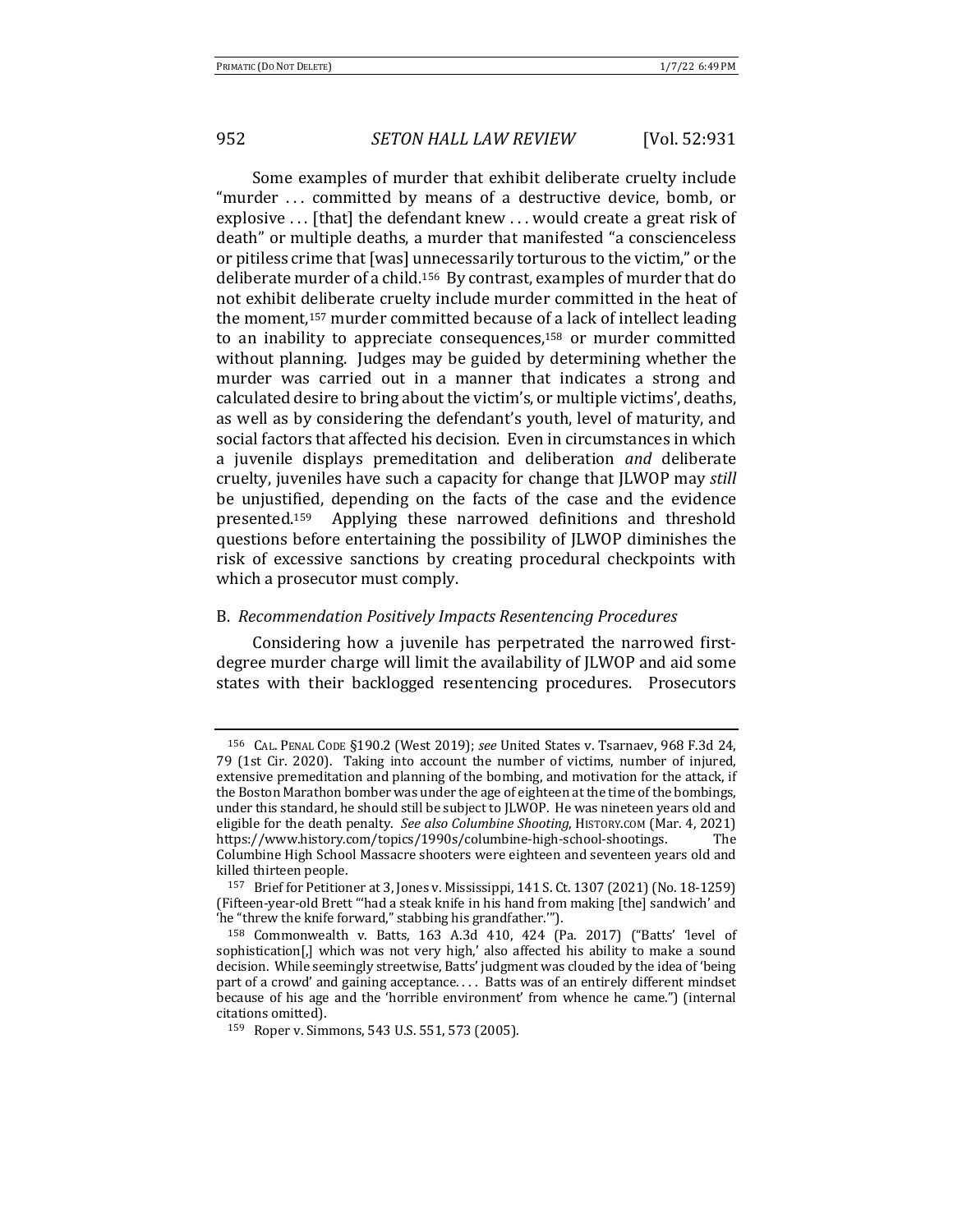would not have the ability to re-recommend JLWOP for those convicted of less than first-degree murder, which could alleviate some of the delays courts have been experiencing, like in Michigan. Prosecutors would have to evaluate the circumstances and nature of the juvenile lifer's crime, and if it seems unlikely the crime was committed with deliberate and intentional cruelty, they would be less likely to rerecommend JLWOP.

Alleviating backlogs of resentencing is especially relevant in response to calls to decrease prison population density because of COVID-19.<sup>160</sup> Though resentencing procedures should not be rushed, it is important to be cognizant of how fast (or how slow) a state allows resentencing and it is equally important to hold these states accountable for unnecessarily detaining individuals entitled to resentencing. And since mandatory JLWOP sentences have been held unconstitutional, juvenile lifers are entitled to resentencing. But some states have been either unwilling or unable to give these lifers their guaranteed resentencing hearing.<sup>161</sup> States should be proactively alleviating these resentencing delays, not actively contributing to them.

## C. *Recommendation Helps Relieve Current Problems with Defining Incorrigibility*

This recommendation, imploring states to narrowly tailor what constitutes first-degree murder, will also take away discretion from a judge or jury to determine if an offender who lacks premeditation and deliberation is incorrigible, leading to more uniform sentences for similarly situated juvenile defendants. Though the Court has specified in both *Miller* and *Montgomery* that a sentence of *JLWOP* should be reserved for the rarest of individuals,<sup>162</sup> the Court has not defined what evidence would support a finding of incorrigibility or "provide[d] guidelines for identifying the exceptionally rare juvenile who is eligible for life without parole." $163$  Without any instruction on how to apply the *Miller* factors, "courts are unable to apply them consistently in any fair way."164

Incorrigibility itself is an imprecise and variable determination, "difficult even for expert psychologists to differentiate between the juvenile offender whose crime reflects unfortunate yet transient

<sup>160</sup> Hager, *supra* note 67.

<sup>161</sup> *Id.*

<sup>162</sup> Montgomery v. Louisiana, 577 U.S. 190, 208 (2016); Miller v. Alabama, 567 U.S. 460, 479–80 (2012).

<sup>163</sup> Hoesterey, *supra* note 13, at 182.

<sup>164</sup> *Id.*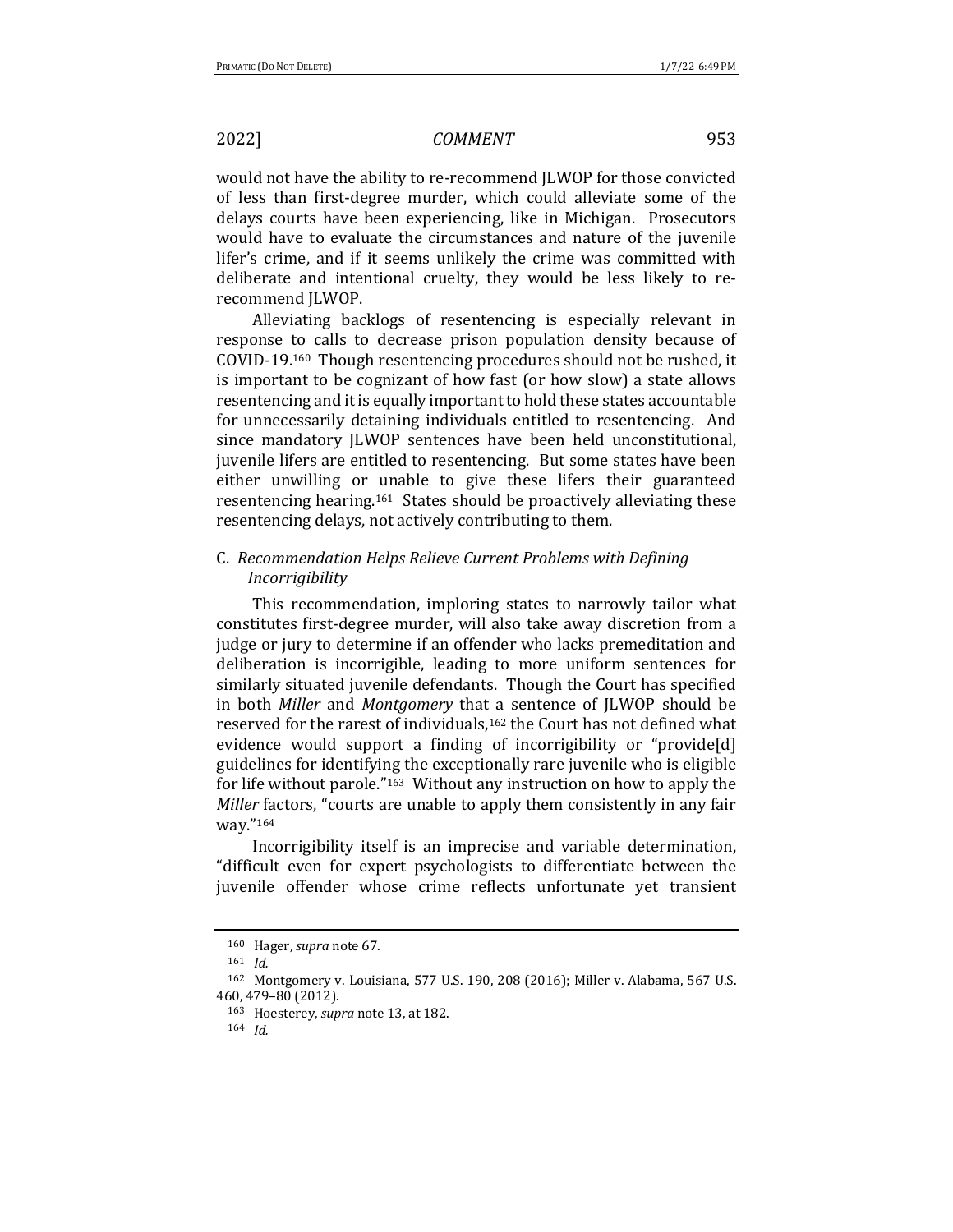immaturity, and the rare juvenile offender whose crime reflects irreparable corruption."<sup>165</sup> But employing a deliberate and intentional cruelty standard regarding the nature of a juvenile's crime, explained above, will require prosecutors to provide more evidence as to the nature and circumstances of the crime and the juvenile's mental state and planning of the homicide. This presumably would make it less likely that a juvenile would be considered incorrigible unless there were sufficient facts to prove it. Conversely, those juveniles who did not showcase deliberate and intentional cruelty would not be subject to the finding of incorrigibility; thus, JLWOP would not have been an appropriate sentence in the first place, reaffirming the notion that "incorrigibility is inconsistent with youth. $"^{166}$ 

### D. *Recommendation is Consistent with Juvenile Brain Science*

The deliberate and intentional cruelty standard is consistent with juvenile brain science, evidencing that most juveniles have prospects for reform.<sup>167</sup> The recommended standard affords more protection than the current law surrounding JLWOP, making it less likely that juveniles would be considered for the sentence without meeting the heightened procedural safeguards. Though there is an argument to be made that no juvenile is incapable of being rehabilitated,<sup>168</sup> since as time passes and neurological development occurs most deficiencies will be reformed, there may be outliers or the "rare juvenile offender whose crime reflects irreparable corruption."<sup>169</sup> Though juveniles are *less* culpable than adults for sentencing purposes, they may still be culpable; those juveniles who extensively and deliberately plan a homicide may be eventually deterred by knowing JLWOP may await them if they follow through. 

### E. *Recommendation is Consistent with Precedent*

The Court has categorically prohibited capital punishment for certain classes of offenses in the past, requiring state death penalty statutes to narrow the categories of murders for which capital punishment is available.<sup>170</sup> The Court has also categorically prohibited JLWOP for charges that do not involve a homicide, holding it a

<sup>&</sup>lt;sup>165</sup> Roper v. Simmons, 543 U.S. 551, 573 (2005) (citing Steinberg & Scott, *supra* note 132. at 1014-16).

<sup>166</sup> *Miller*, 567 U.S. at 473 (quoting Graham v. Florida, 560 U.S. 48, 72-73 (2010)).

<sup>167</sup> *Id.* at 471 (citing *Graham*, 560 U.S. at 68); see discussion *supra* Section IV.A.

<sup>168</sup> *See* Hoesterey, *supra* note 13, at 181-83.

<sup>169</sup> *Miller*, 567 U.S. at 479–80 (quoting *Roper*, 543 U.S. at 573; *Graham*, 560 U.S. at 68).

<sup>170</sup> *Roper*, 543 U.S. at 568; Atkins v. Virginia, 536 U.S. 304, 321 (2002).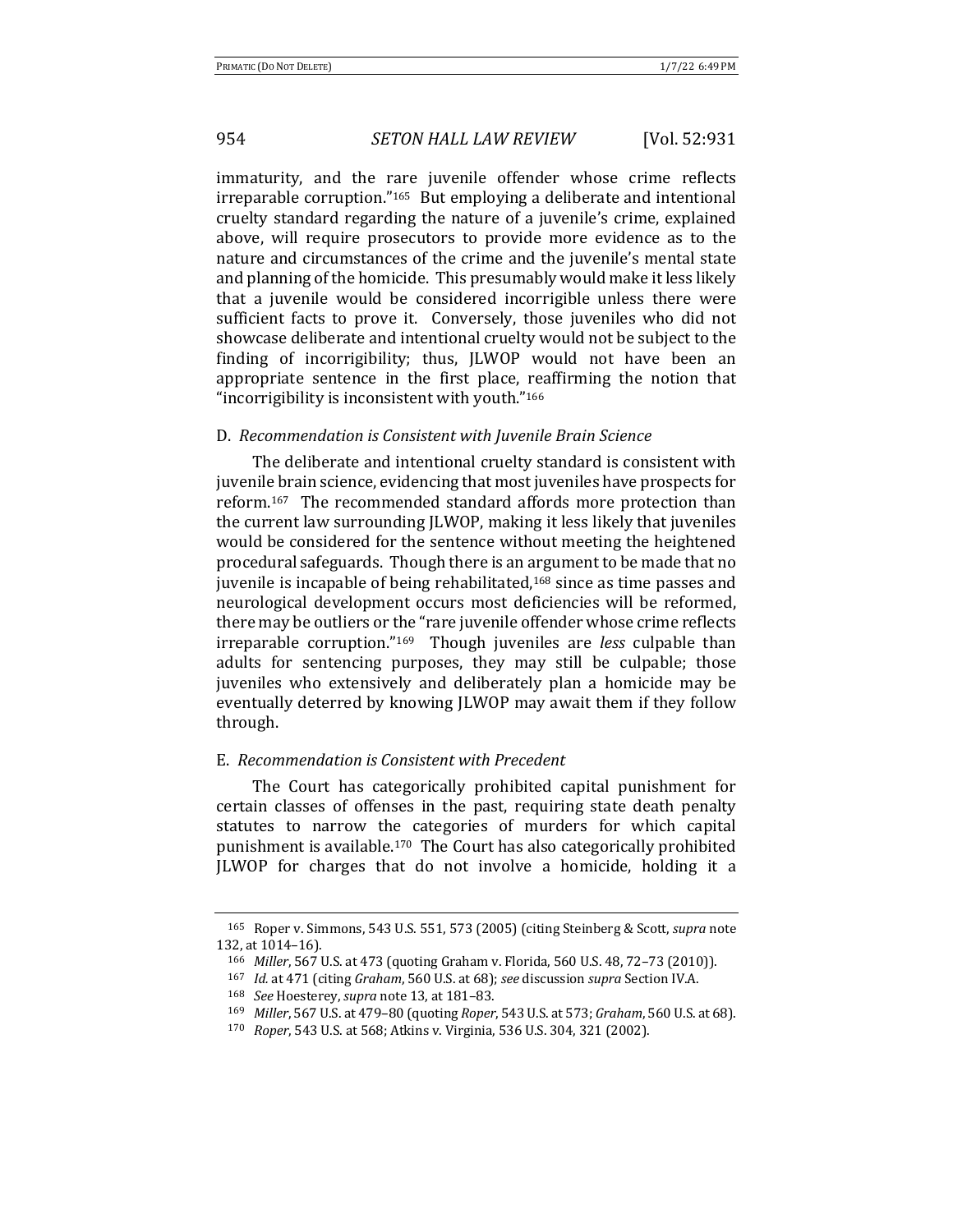disproportionate punishment in those cases.<sup>171</sup> Categorically prohibiting the imposition of JLWOP for certain degrees of crimes is consistent with this line of precedent, with the understanding that it is a disproportionate punishment for all but narrowed first-degree murder. This recommendation also reaffirms and is consistent with the general reasoning in *Miller* that JLWOP should be uncommon since it is now the harshest sentence a juvenile can receive in the United States.

On April 22, 2021, the Court held in *Jones v. Mississippi* that the Eighth Amendment does not require a sentencing authority to make a finding that a juvenile is permanently incorrigible before imposing a sentence of JLWOP.<sup>172</sup> The Court asserted this opinion did not disturb *Miller* or *Montgomery*, though Justice Sotomayor provided a powerful dissent challenging the majority's application of stare decisis.<sup>173</sup> Since the Court held that a finding of incorrigibility is not needed despite the Court's precedent of *Miller* and *Montgomery*, this Comment's recommendation may be even *more* important. If a finding of incorrigibility is not needed before sentencing a juvenile to JLWOP, creating a further limit on imposing *[LWOP* is even more necessary because state disparities in sentencing will continue to go unchecked, and juveniles who likely have the capacity for rehabilitation will not be protected from the then-excessive sentence of JLWOP. Judges and juries in the minority of states that do not require a finding of incorrigibility now have the discretion to simply consider the *Miller* factors, without a presumption against JLWOP and without an explicit understanding of how youth itself diminishes penological justifications to all but the rarest of offenders who commit the rarest of offenses. Implementing a heightened procedural safeguard that sentencers must comply with would mitigate these risks.

### **VI. CONCLUSION**

Imposing a categorical ban on JLWOP for those charged with less than a narrowed definition of first-degree murder will serve several functions. First, it will help states with backed-up resentencing procedures by limiting the pool of JLWOP sentences a prosecutor can

<sup>171</sup> *Graham*, 560 U.S. at 74.

<sup>172</sup> Jones v. Mississippi, 141 S. Ct. 1307, 1311 (2021).

<sup>173</sup> *Id.* at 1328 (Sotomayor, J., dissenting) ("Today, however, the Court reduces Miller to a decision requiring 'just a discretionary sentencing procedure where youth [is] considered.' Such an abrupt break from precedent demands 'special justification.' The Court offers none. Instead, the Court attempts to circumvent *stare decisis* principles by claiming that '[t]he Court's decision today carefully follows both Miller and *Montgomery.*' The Court is fooling no one. Because I cannot countenance the Court's abandonment of *Miller* and *Montgomery*, I dissent.") (internal citations omitted).